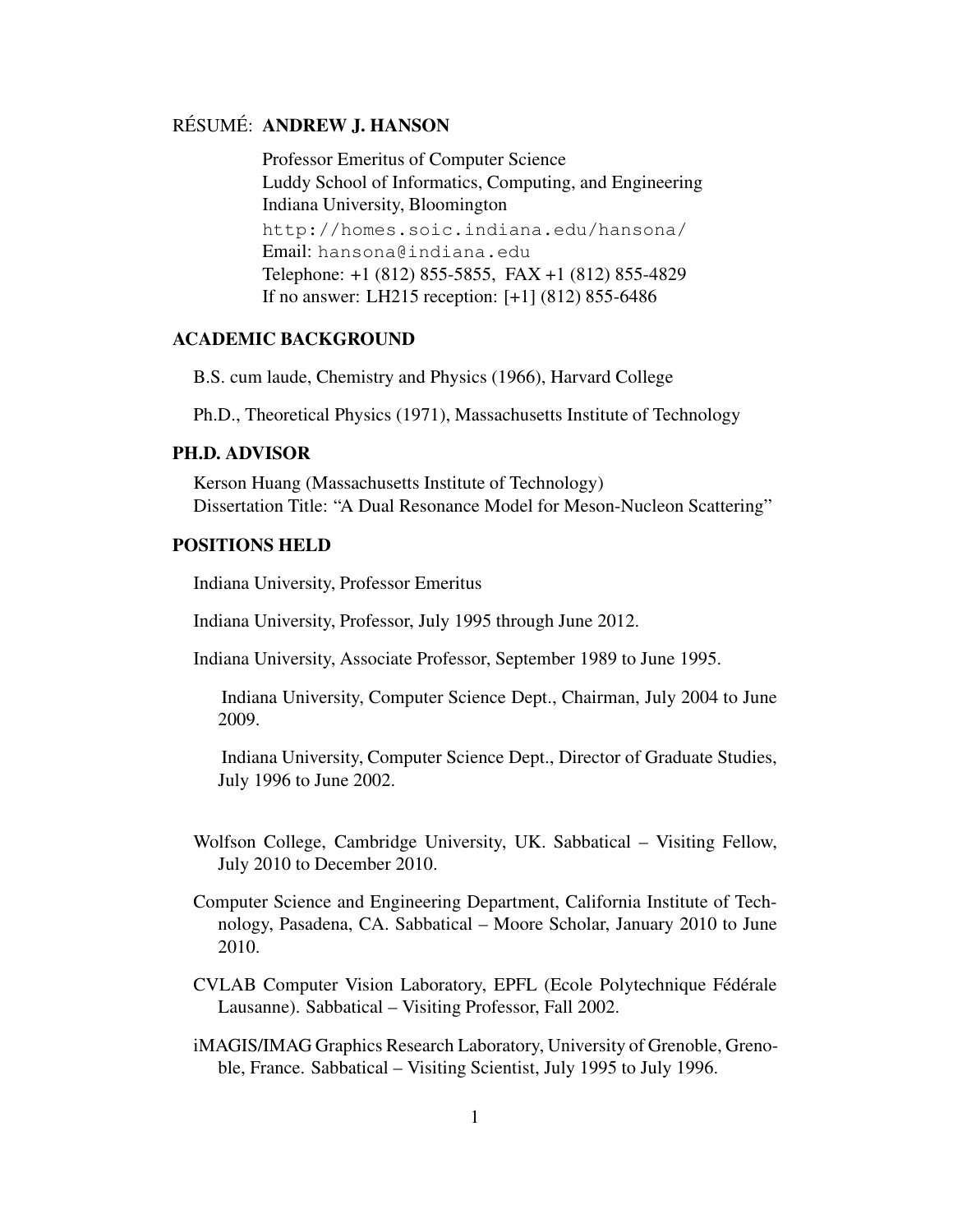- CERN (European Organization for Nuclear Research), Geneva, Switzerland. Scientific Associate, Spring 1992.
- SRI International, Senior Computer Scientist in Artificial Intelligence Center, October 1980 to September 1989.
- Technology Development of California, Project Scientist working in design of computer-based cartographic systems for NOAA/NOS, under the auspices of NASA-Ames research center. January 1979 to September 1980.
- Lawrence Berkeley Laboratory, Postdoctoral Research Associate in Theoretical Physics, September 1976 to December 1978.
- Stanford Linear Accelerator Center, Postdoctoral Research Associate in Theoretical Physics, June 1974 to August 1976.
- Cornell University, Postdoctoral Research Associate in Theoretical Physics, September 1973 to May 1974.
- Institute for Advanced Study, Princeton, Postdoctoral Research Associate in Theoretical Physics, September 1971 to August 1973; (National Science Foundation Postdoctoral Fellow).

## PH.D. ADVISEES

Pheng-Ann Heng (1992), Robert Cross 1995), JiYoung Chang (1995), Hui Ma (1996), Kurt Zimmerman (1998), Eric Wernert (2000), Philip Chi-Wing Fu (2003), Sidharth Thakur (2008), Hui Zhang (2008), Mitja Hmeljak (2010).

### PROFESSIONAL INTERESTS

- Artificial intelligence, with emphasis on model-driven machine vision, informationtheoretic optimization, and uncertain reasoning.
- Visualization of scientific problems using computer graphics techniques, with emphasis on mathematical objects in higher dimensions. Applications of haptic interfaces and multitouch interfaces such as iPhone environments for scientific visualization, learning, and understanding.
- Computer graphics methods, including interactive techniques and fundamental problems of modeling and control.
- Cognitive factors involved in learning spatial intuition and perception of unphysical dimensions using computer-based interaction.
- User Interfaces for virtual reality applications, including constrained navigation methods for desktop interactive 3D systems as well as immersive environments.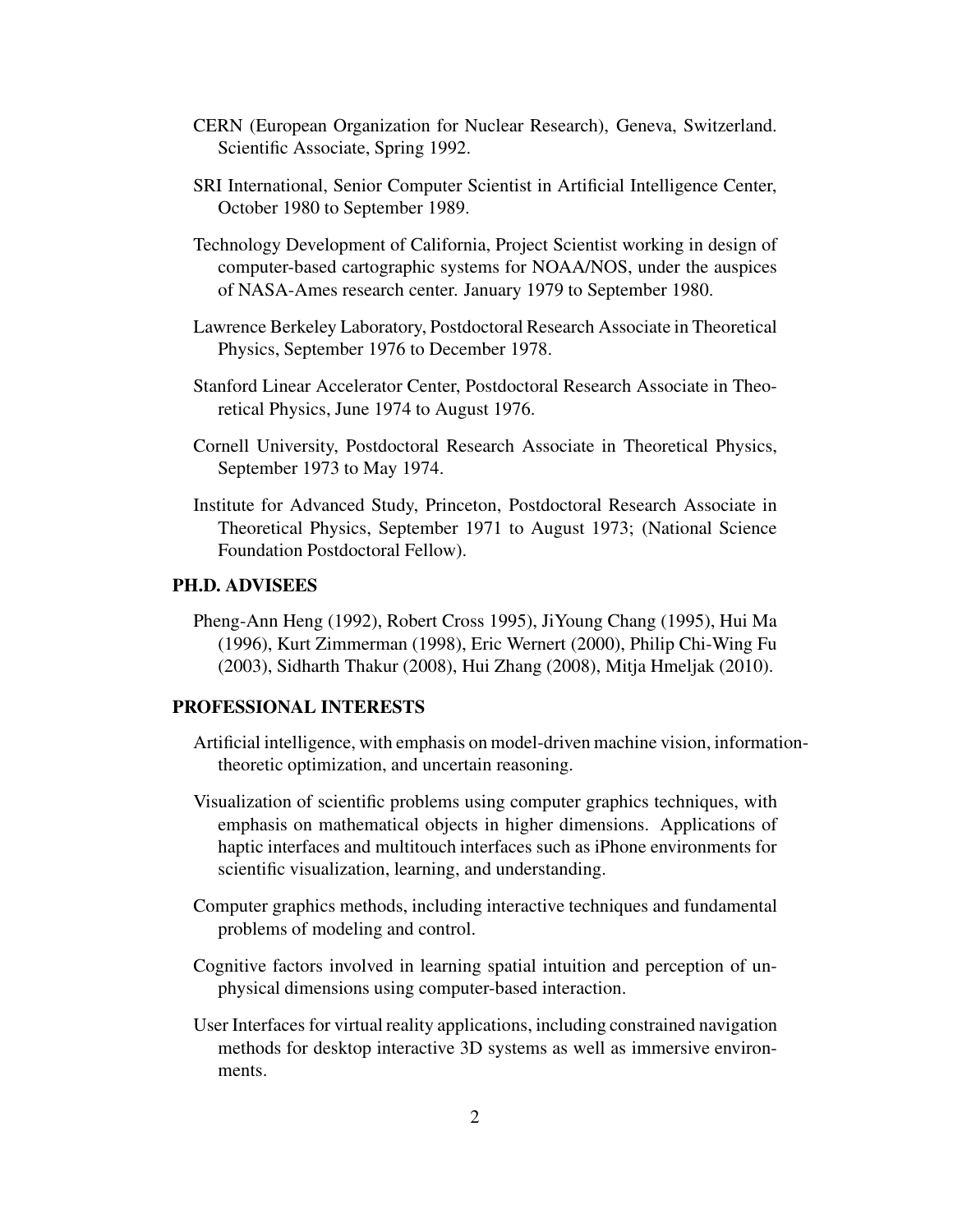Computer-based "automated research assistants" to aid in the conceptualization and solution of scientific research problems, with an emphasis on mathematics and physics.

### PROFESSIONAL EXPERIENCE

- Project coordinator for the SRI DARPA/DMA Image Understanding Testbed effort, 1980 – 1989.
- Extensive research experience in theoretical elementary particle physics and mathematical physics, including making computer-animated films to demonstrate physical phenomena, and analyzing numerous physical problems using computer methods.
- Designed interactive graphics hardware and software for applications in interactive cartographic editing.
- Developed system software kernel on CDC 1604 for the early PLATO automated teaching system; one of the first simultaneous asynchronous multiuser kernels ever implemented, in use for over 10 years.

### HONORS AND AWARDS

- *2013 Distinguished Service Award.* "In recognition of outstanding service and support for the Indiana University School of Informatics that furthers the development and excellence of the School and the field of informatics." Award Ceremony 19 April 2013.
- *2012 JMGM Graphics Prize*. Winner with co-author Sidharth Thakur of the 2012 *Journal of Molecular Graphics and Modelling* Graphics Prize, for the best graphics image of the year.
- *Moore Scholar.* California Institute of Technology, January 2010 to June 2010.
- Shared with T. Eguchi the Second Place award for the Gravity Research Foundation essay competition in 1979.

### GRANT ACTIVITY

"Visualizing Complex Projective Spaces," FRSP internal IU award in collaboration with Prof. Ji-Ping Sha, Mathematics Department.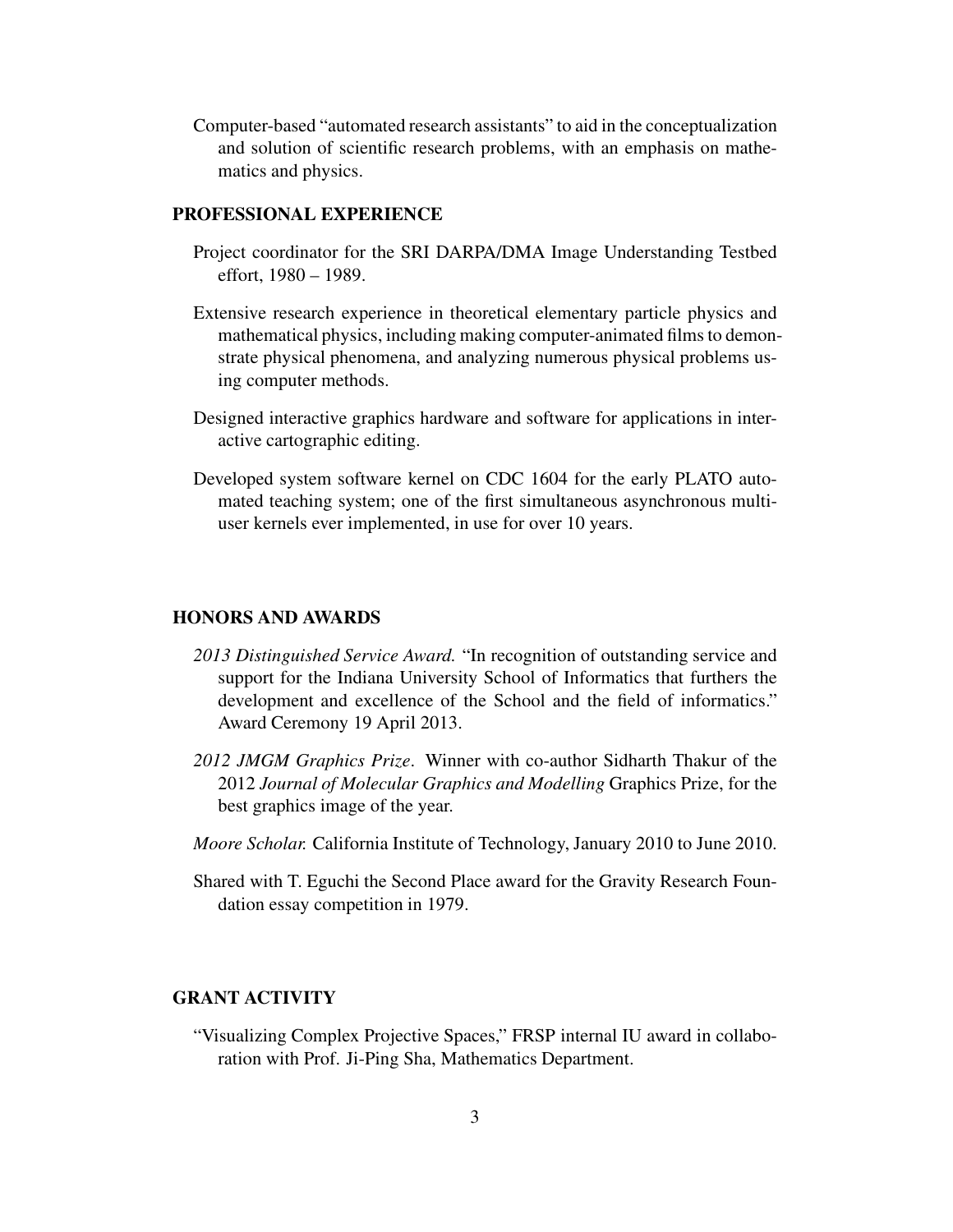- "Exploring New Geometry by Touching, Seeing, and Feeling," NSF, 9/01/2004 – 8/30/2009. \$215,195.
- "Visualizing Complex Projective Spaces and their Applications," NSF, 7/01/2002 – 6/30/2007. \$256,101.
- "Virtual Planetarium Design," Silicon Graphics Inc. (SGI), 1/03 12/05. \$106,000.
- "Journey of the Sun A Virtual Reality Simulation: Data-Constrained Modeling and Visualization of Interstellar Matter in our Galaxy," P.C. Frisch and A.J. Hanson, NASA Applied Systems Research grant, collaboration with the University of Chicago, 8/03 – 7/04. \$40,000.
- "Journey of the Sun A Virtual Reality Simulation: Data-Constrained Modeling and Visualization of Interstellar Matter in our Galaxy," P.C. Frisch, A.J. Hanson, and D.G. York. NASA Applied Systems Research grant, collaboration with the University of Chicago, 5/02 – 4/03. \$37,000.
- "The Journey of the Sun A Virtual Reality Simulation," P.C. Frisch, A.J. Hanson, and D.G. York. NASA Applied Systems Research grant, collaboration with the University of Chicago, 2/99 – 1/02. \$347,000.
- "A Graphics Studio and Lab for Arts and Sciences," with Randall Bramley, Peter Shirley, et al., IU Office of Information Technologies 7/95 –6/98. \$300,000
- "Computer Graphics Lab for Interdisciplinary Research and Training Consortium," with Randall Bramley, Robert Shakespeare, et al., IU Office of Information Technologies 7/95 –6/96.
- Participant in "An Infrastructure for Conceptualization and Visualization," D. Wise, principal investigator, an NSF Institutional Infrastructure grant, 7/1/93 – 6/30/98, NSF CDA 93-03189.
- Principal investigator on NSF research project, "Interactive Mathematical Visualization," August 1992 – January 1995.
- Principal investigator on NSF research instrumentation grant, Spring 1993.
- Received award of CERN (European Organization for Nuclear Research) Scientific Associateship, consisting of a full fellowship to work with the Computers and Networks division at CERN on problems involving interactive graphics visualization systems for High Energy Physics. Spring 1992.
- Principal investigator on NSF-funded joint research project with Stanford University Psychology Department, "Teaching and Learning of Spatial Intuition: Collaborative Research," February 1986 – November 1988.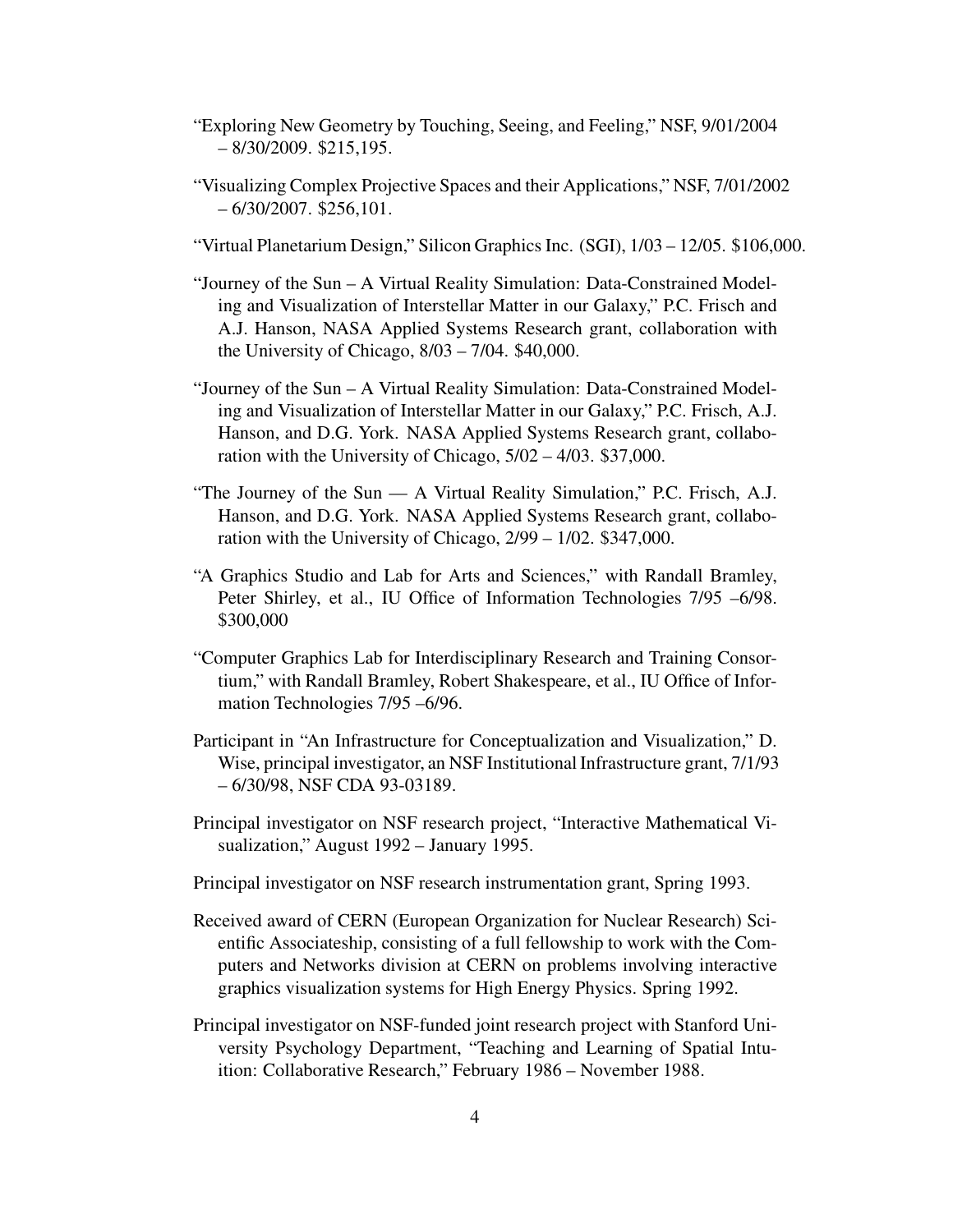- Principal investigator on USAETL-funded research project, "Research in Expert Interactive Cartographic Systems," May 1985 – July 1986.
- Principal Investigator and Project Manager for installation of IU Testbed system at USAETL, July 1982 – June 1985.

### SUMMARY OF MAJOR WORKS AND CONTRIBUTIONS

- *4Room*. iPhone/iPad/iPod-Touch application, exploiting multitouch technology to explore the four-dimensional geometry of the interior of a hypercube, along with the interior geometry of an ordinary cube as a tutorial (May 2017).
- *4Dice*. iPhone/iPad/iPod-Touch application, exploiting multitouch technology to explore the four-dimensional geometry of a hypercube with die-labeled cubic faces, both in wire frame and back-face-culled modes, along with exploration of the ordinary die-labeled cube as a tutorial (August 2011).
- *Visualizing Quaternions*. Book published by Morgan-Kaufmann/Elsevier, 2006.
- Produced and directed, "Solar Journey," 20:00 minute computer animation. DVD published by Finley-Holiday Films, 2006.
- Contributor to "Visualization in Scientific Computing," a report to the National Science Foundation by the Panel on Graphics, Image Processing and Workstations.
- DARPA/DMA Image Understanding Testbed project manager, 1980–1989.
- Monograph in theoretical physics: *Gravitation, Gauge Theories and Differential Geometry,* T. Eguchi, P. Gilkey, and A.J. Hanson, Physics Reports, 1980.
- Monograph in theoretical physics: *Constrained Hamiltonian Systems,* A.J. Hanson, T. Regge, and C. Teitelboim, Accademia Nazionale dei Lincei, 1976;
- Holder of a share in the patent on the PLATO automated teaching system. For development of the original multi-user kernel (1961–1963).

## PROFESSIONAL ASSOCIATIONS

American Association for Artificial Intelligence American Mathematical Society American Physical Society (Division of Particles and Fields) Association for Computing Machinery (SIGGRAPH) IEEE Computer Society Sigma Xi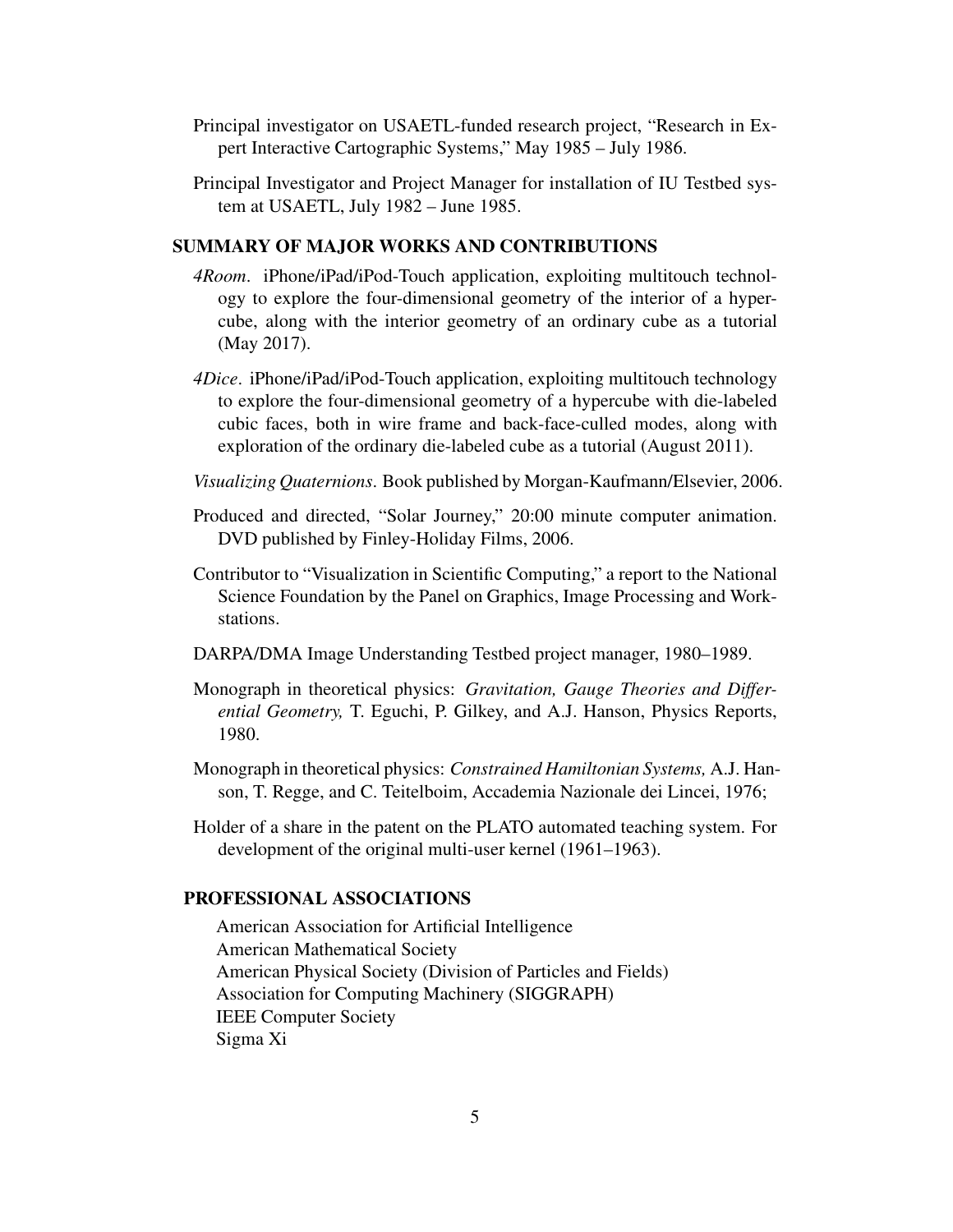# PUBLICATIONS AND PRESENTATIONS ANDREW J. HANSON

- P.K. Chapman and A.J. Hanson "An Eotvos Experiment in Earth Orbit," Proc. Conf. on Expt'al Tests of Grav. Theories, p. 228. Ed. R.W. Davies, J.P.L. Pub., Pasadena, CA (1971).
- A.J. Hanson, "Dual N-Point Functions in PGL (N-2, C)-Invariant Formalism," Phys. Rev. D5, pp. 1948–1956 (1972).
- S. Fubini, A.J. Hanson, and R. Jackiw, "New Approach to Field Theory," Phys. Rev. D7, pp, 1733–1760 (1973).
- A.J. Hanson and T. Regge, "The Relativistic Spherical Top," Annals of Physics (NY), 87, pp. 498–566 (1974).
- P. Goddard, A.J. Hanson, and G. Ponzano, "The Quantization of a Massless Relativistic String in a Time-Like Gauge," Nucl. Phys., B89, pp. 76–92 (1975).
- A.J. Hanson, T. Regge, and C. Teitelboim, Constrained Hamiltonian Systems, Contributi del Centro Linceo Interdisc. di Scienze Matem. e loro Applic., No. 22, Accademia Nazionale dei Lincei, Rome, 135 pages (1976).
- I. Bars and A.J. Hanson, "Quarks at the Ends of the String," Phys. Rev. D13, pp. 1744–1760 (1976).
- W.A. Bardeen, I. Bars, A.J. Hanson, and R.D. Peccei, "Study of the Longitudinal Kink Modes of the String," Phys. Rev. D13, pp. 2364–2382 (1976).
- W.A. Bardeen, I. Bars, A.J. Hanson, and R.D. Peccei, "Quantum Poincare Covariance of the Two-Dimensional String," Phys. Rev. D14, pp. 2193–2196 (1976).
- A.J. Hanson, R.D. Peccei, and M.K. Prasad, "Two Dimensional SU(N) Gauge Theory, Strings and Wings: Comparative Analysis of Meson Spectra and Covariance," Nucl. Phys. B121, pp. 477–504 (1977); SLAC-PUB-1816 (September 1976).
- A.J. Hanson and M.K. Prasad, "Consistency of SU(N) Gauge Theory in Two Euclidean Dimensions," Phys. Rev. D15, pp. 3765–3767 (1977).
- T. Eguchi, P.B. Gilkey, A.J. Hanson, "Topological Invariants and Absence of Axial Anomaly for a Euclidean Taub-NUT Metric," Phys. Rev. D17, pp. 423– 427 (1978).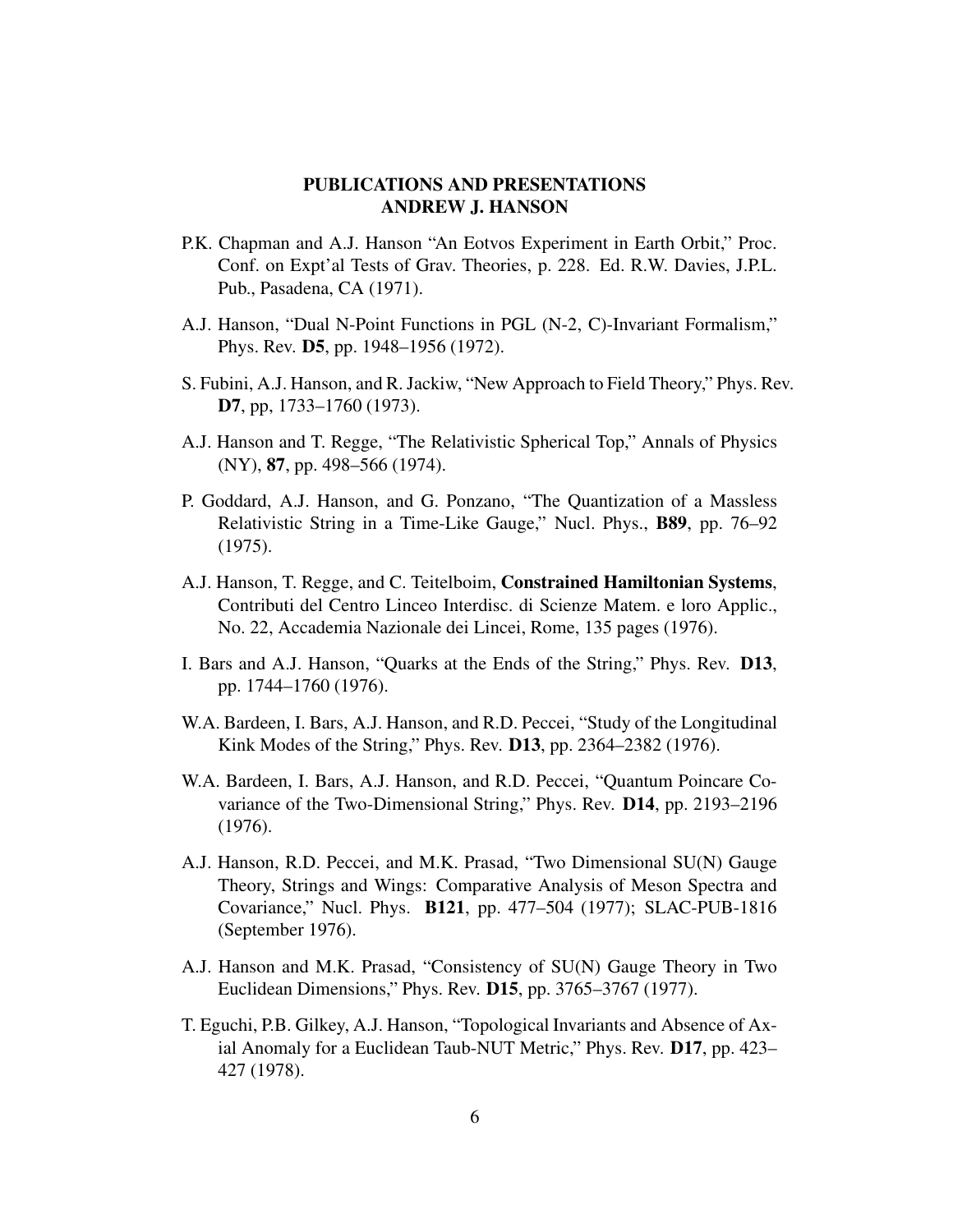- T. Eguchi and A.J. Hanson, "Asymptotically Flat Self-Dual Solutions to Euclidean Gravity," Physics Letters 74B, pp. 249–251 (1978).
- A.J. Hanson and H. Romer, "Gravitational Instanton Contribution to Spin 3/2 Axial Anomaly," Physics Letters 80B, pp. 58–60 (1978).
- A.J. Hanson and T. Regge, "Torsion and Quantum Gravity," in Group Theoretical Physics: Proceedings of the Int. Col. and Integrative Conf. on Group Theory and Mathematical Physics held in Austin, Tex., Sept. 11–16, 1978. Edited by W. Beiglbock, A. Bohm, and E. Takasugi. Lecture Notes in Physics 94, pp. 354–361 (Springer-Verlag, Berlin, 1979).
- A.J. Hanson, "Gravitational Instantons," Invited paper at the 1979 Meeting of the American Physical Society, Washington D.C., 23–26 April (1979).
- T. Eguchi and A.J. Hanson, "Self-Dual Solutions to Euclidean Gravity," Ann. Phys. (N.Y.), 120, pp. 82–106 (1979).
- T. Eguchi and A.J. Hanson, "Gravitational Instantons," Journal of General Relativity and Gravitation, 11, pp. 315–320 (1979). Second prize essay in the 1979 Gravity Research Foundation Competition.
- T. Eguchi, P.B. Gilkey, and A.J. Hanson, "Gravitation, Gauge Theories and Differential Geometry," Physics Reports, 66, No. 6, pp. 213–393 (December 1980).
- M.A. Fischler and A.J. Hanson, "The SRI Image Understanding Program," Proceedings of the DARPA Image Understanding Workshop, pp. 223–235 (April 1981).
- A.J. Hanson and M.A. Fischler, "The DARPA/DMA Image Understanding Testbed," Proceedings of the DARPA Image Understanding Workshop, pp. 342–351 (September 1982).
- A.J. Hanson, "Overview of the Image Understanding Testbed," SRI Technical Note 311 (October 1983)
- A.J. Hanson, "The DARPA/DMA Image Understanding Testbed User's Manual," SRI Technical Note 277 (January 1984)
- A.J. Hanson, "The DARPA/DMA Image Understanding Testbed System Manager's Manual," SRI Technical Note 299 (January 1984, revised December 1985)
- A.J. Hanson, "Vision, perception and imagery" Session Summary. (Session organizer and chairperson.) Proceedings of the ACM Annual Conference (San Francisco, Calif., Oct. 8-10). pp. 228–229, (ACM, New York, 1984).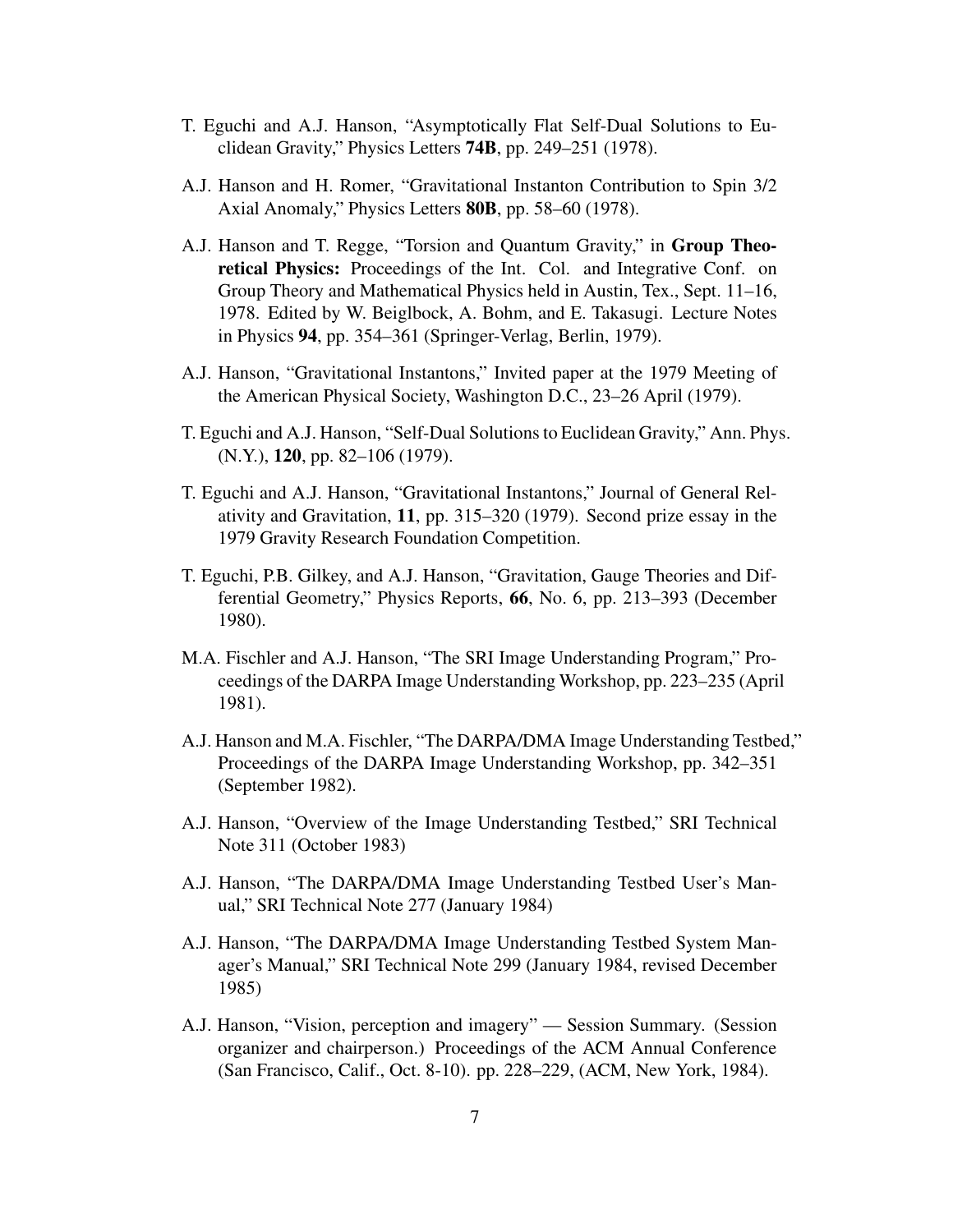- P. Fua and A.J. Hanson, "Locating Cultural Regions in Aerial Imagery Using Geometric Cues," Proceedings of the DARPA Image Understanding Workshop, pp. 271–278 (December 1985).
- P. Fua and A.J. Hanson, "Using Generic Geometric Knowledge to Delineate Cultural Objects in Aerial Imagery," SRI Technical Note 378 (March 1986).
- P. Fua and A.J. Hanson, "Resegmentation Using Generic Shape: Locating General Cultural Objects," Pattern Recognition Letters 5, pp. 243–252 (1987).
- P. Fua and A.J. Hanson, "Using Generic Geometric Models for Intelligent Shape Extraction," Proceedings of the Image Understanding Workshop, pp. 227– 233 (February 1987).
- A.J. Hanson, A.P. Pentland, and L.H. Quam, "Design of a Prototype Interactive Cartographic Display and Analysis Environment," Proceedings of the Image Understanding Workshop, pp. 475–482 (February 1987).
- P. Fua and A.J. Hanson, "Using Generic Geometric Models for Intelligent Shape Extraction," Proceedings of the AAAI Sixth National Conference on Artificial Intelligence, pp. 706–711 (July 1987).
- *Contributor to Panel Report*. B.H. McCormick, T.A. DeFanti, and M.D. Brown, Eds., "Visualization in Scientific Computing," a report to the National Science Foundation by the Panel on Graphics, Image Processing and Workstations; Computer Graphics 21, No. 6 (Nov. 1987).
- A.J. Hanson, Producer, Videotape of SRI Perception Group research entitled "Cartographic Modeling System," selected for inclusion in the SIGGRAPH Video Review Issue 29, *Visualization Systems* (1987).
- A.J. Hanson, "Hyperquadrics: Smoothly Deformable Shapes with Convex Polyhedral Bounds," Computer Vision, Graphics and Image Processing 44, 191– 210 (1988).
- N.R. Corby, J.L. Mundy, P.A. Vrobel, A.J. Hanson, L.H. Quam, G.B. Smith, and T.M. Strat, "PACE — An Environment for Intelligence Analysis," in Proceedings of the Image Understanding Workshop, Boston, MA, pp. 342– 350 (April 6–8, 1988).
- P. Fua and A.J. Hanson, "Extracting Generic Shapes Using Model-Driven Optimization," in Proceedings of the Image Understanding Workshop, Boston, MA, pp. 994–1004 (April 6–8, 1988).
- A.J. Hanson and L. Quam, "Overview of the SRI Cartographic Modeling Environment," in Proceedings of the Image Understanding Workshop, Boston, MA, pp. 576–582 (April 6–8, 1988).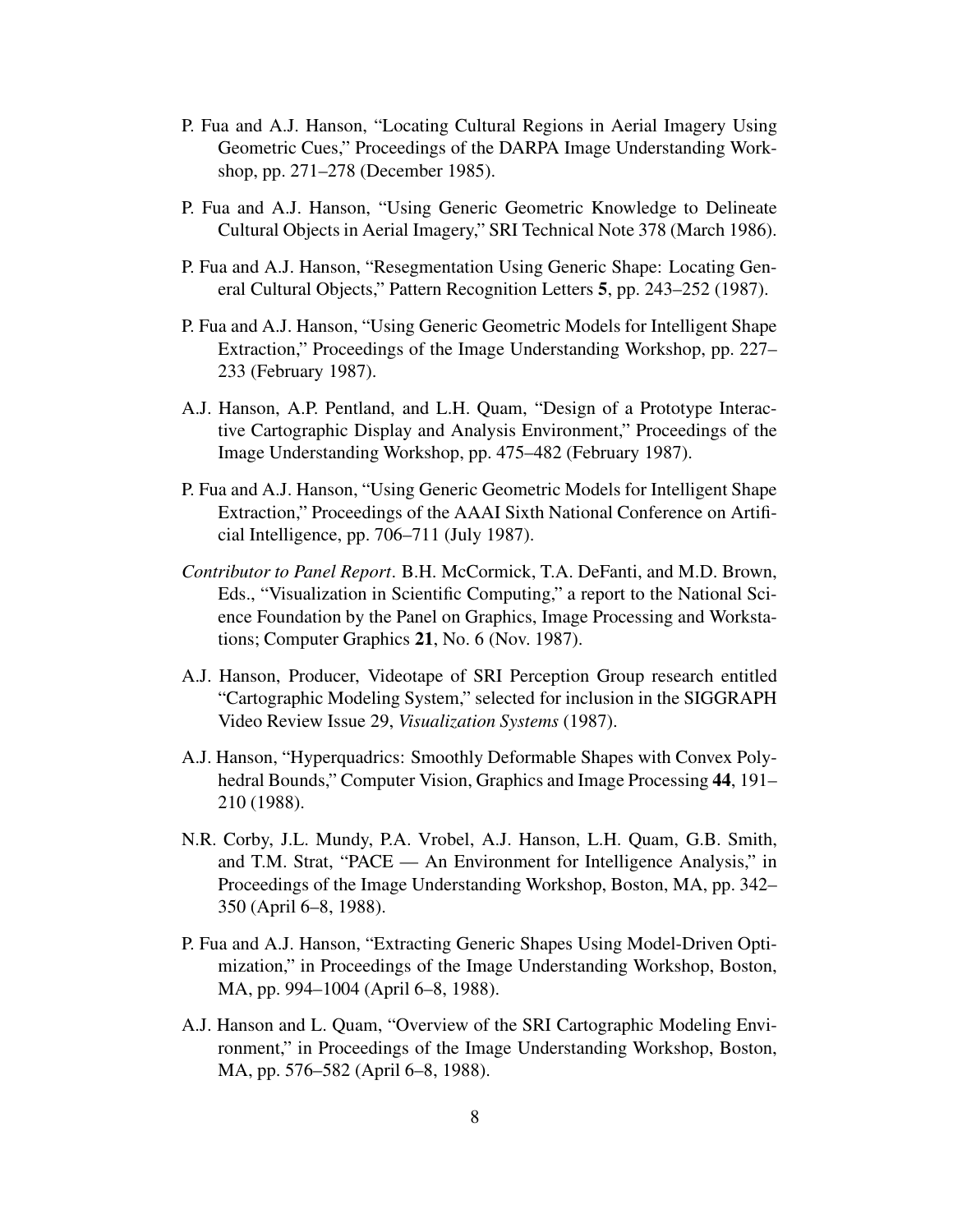- A.J. Hanson and L. Quam, "A Cartographic Visualization Environment," in Proceedings of the Military Computing Conference, Anaheim, CA, pp. 233– 240 (May 3–5, 1988).
- H.A. Cunningham, M. Pavel, and A.J. Hanson, "Using Mental Models in a Visual-Motor Adaptation Task," talk presented at the 1988 meeting of the Psychonomic Society, Chicago, Illinois.
- A.J. Hanson, "Discovering Hyperquadrics," 5:00 minutes, videotape included in first annual report for NSF grant IST-8511751 (1987). Shown at the Workshop on Differential Geometry, Calculus of Variations, and Computer Graphics (Mathematical Sciences Research Institute, Berkeley, CA, May 23–25, 1988).
- A.J. Hanson, "Discovering Hyperquadrics," talk presented at the Workshop on Differential Geometry, Calculus of Variations, and Computer Graphics (Mathematical Sciences Research Institute, Berkeley, CA, May 23–25, 1988).
- A.J. Hanson, M. Pavel, and H. Cunningham, "Spatial Intuition," 24 minutes, videotape included in final report for NSF grant IST-8511751 (November, 1988).
- P. Fua and A.J. Hanson, "Objective Functions for Feature Discrimination: Theory," in Proceedings of the Image Understanding Workshop, Palo Alto, CA, May 23–26, 1989, pp. 443–460 (Morgan Kaufmann, 1989).
- P. Fua and A.J. Hanson, "Objective Functions for Feature Discrimination: Applications to Semiautomated and Automated Feature Extraction," in Proceedings of the Image Understanding Workshop, Palo Alto, CA, May 23–26, 1989, pp. 676–694 (Morgan Kaufmann, 1989).
- P. Fua and A.J. Hanson, "Objective Functions for Feature Discrimination," in Proceedings of the Eleventh International Joint Conference on Artificial Intelligence, 20–25 August 1989, Detroit, MI; pp. 1596–1602 (Morgan Kaufmann, 1989).
- A.J. Hanson, Producer, Videotape of SRI Perception Group research entitled "Progress in Image Understanding," selected for inclusion in Eleventh International Joint Conference on Artificial Intelligence, 1989, Videotape Program (videotape published and distributed as a supplement to the conference proceedings by Morgan Kaufmann, 1989).
- *Invited talk.* "An Optimization Framework for Feature Extraction," Stanford Symposium on "Applications of the Minimal Description Length Principle," March 28, 1990.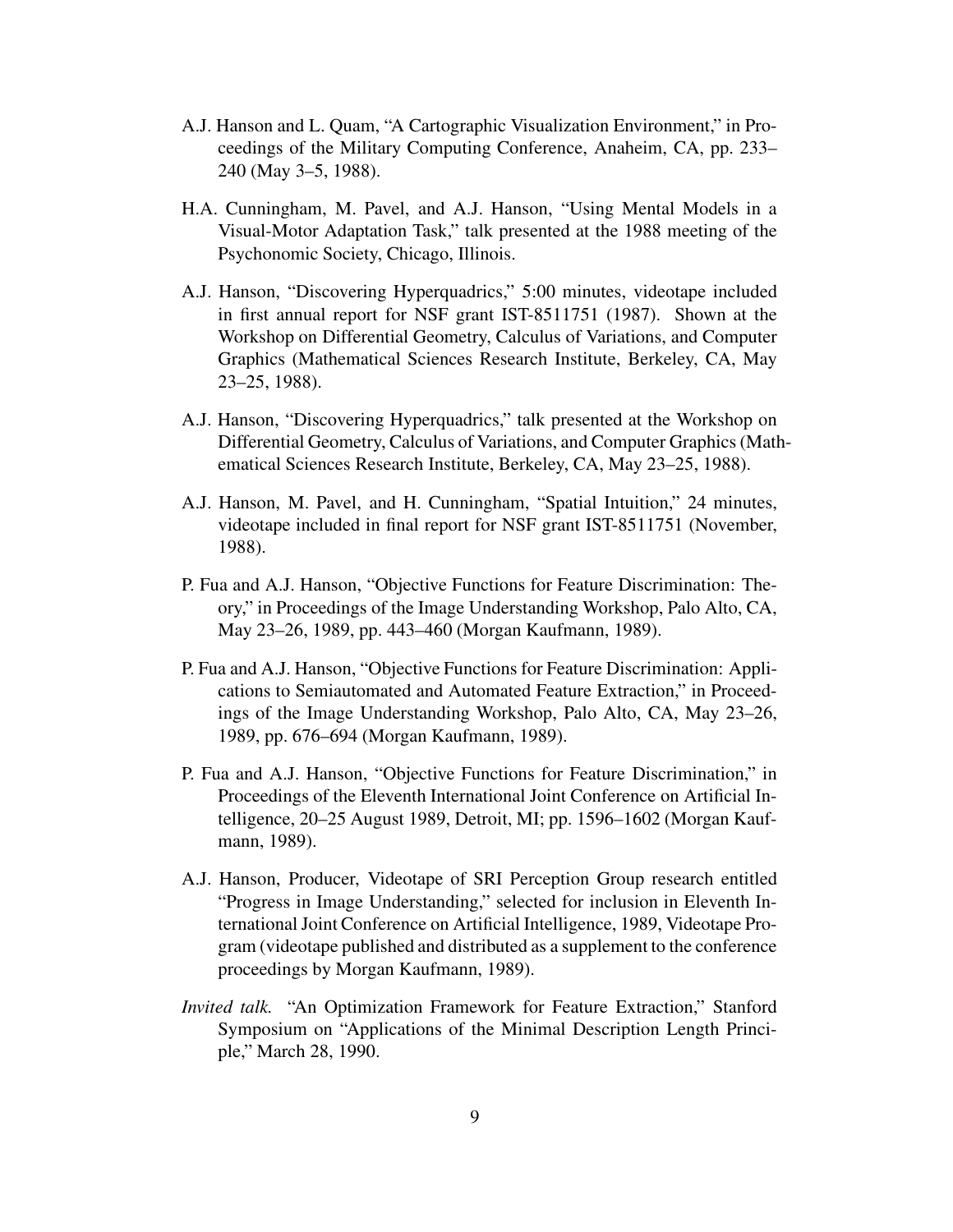- *Invited talk.* "Visualizing Homogeneous Equations in CP2," Colloquium on Computer Graphics in Pure Mathematics, Iowa City, Iowa, May 17–19, 1990.
- A.J. Hanson, "Amplitude-Based Approach to Evidence Accumulation," in Proceedings of the Sixth Conference on *Uncertainty in Artificial Intelligence*, pp. 405–414; republished in *Uncertainty in Artificial Intelligence 6* , P. Bonissone and M. Henrion (eds.), Machine Intelligence and Pattern Recognition, Volume 12, (Elsevier, North Holland, 1991).
- P. Fua and A.J. Hanson, "An Optimization Framework for Feature Extraction," Machine Vision and Applications 4 pp. 59–87 (1991).
- *Refereed Conference Exhibition.* A.J. Hanson (Author and Director), P.A. Heng and B.C. Kaplan (Animators), videotape entitled "Visualizing Fermat's Last Theorem," in Siggraph Video Review 61, Scene 4. Presented in the Animation Screening Room at *SIGGRAPH 90*, Dallas, Texas, August 8–10, 1990.
- A.J. Hanson, P.A. Heng, and B.C. Kaplan, "Techniques for Visualizing Fermat's Last Theorem: A Case Study," in Proceedings of *Visualization 90*, San Francisco, October 23–26, 1990, pp. 97–106 (IEEE Computer Society Press, 1990).
- *Invited Conference Exhibition.* A.J. Hanson (Author and Director), P.A. Heng and B.C. Kaplan (Animators), videotape entitled "Visualizing Fermat's Last Theorem," presented in the Visualization Theatre at *SUPERCOMPUTING 90*, New York City, November 12–16, 1990.
- A.J. Hanson, "Implicit Functions for Modeling Arbitrary Deformable Shapes," Indiana University Computer Science Department Technical Report 320 (1990).
- P. Suetens, P. Fua, and A.J. Hanson, "Computational Strategies for Object Recognition," ACM Computing Surveys, 24, No. 1, pp. 5–61 (1992).
- A.J. Hanson and P.A. Heng, "Visualizing the Fourth Dimension Using Geometry and Light," chosen for inclusion in the Video Proceedings of *Visualization '91*, San Diego, CA, Oct 22–25, 1991.
- A.J. Hanson and P.A. Heng, "Visualizing the Fourth Dimension Using Geometry and Light," in the Proceedings of *Visualization '91*, San Diego, CA, Oct 22– 25, pp. 321–328 (1991).
- *Book Chapter*. A.J. Hanson, "The Rolling Ball," in *Graphics Gems III*, ed. David Kirk, pp. 51–60 (Academic Press, San Diego, 1992).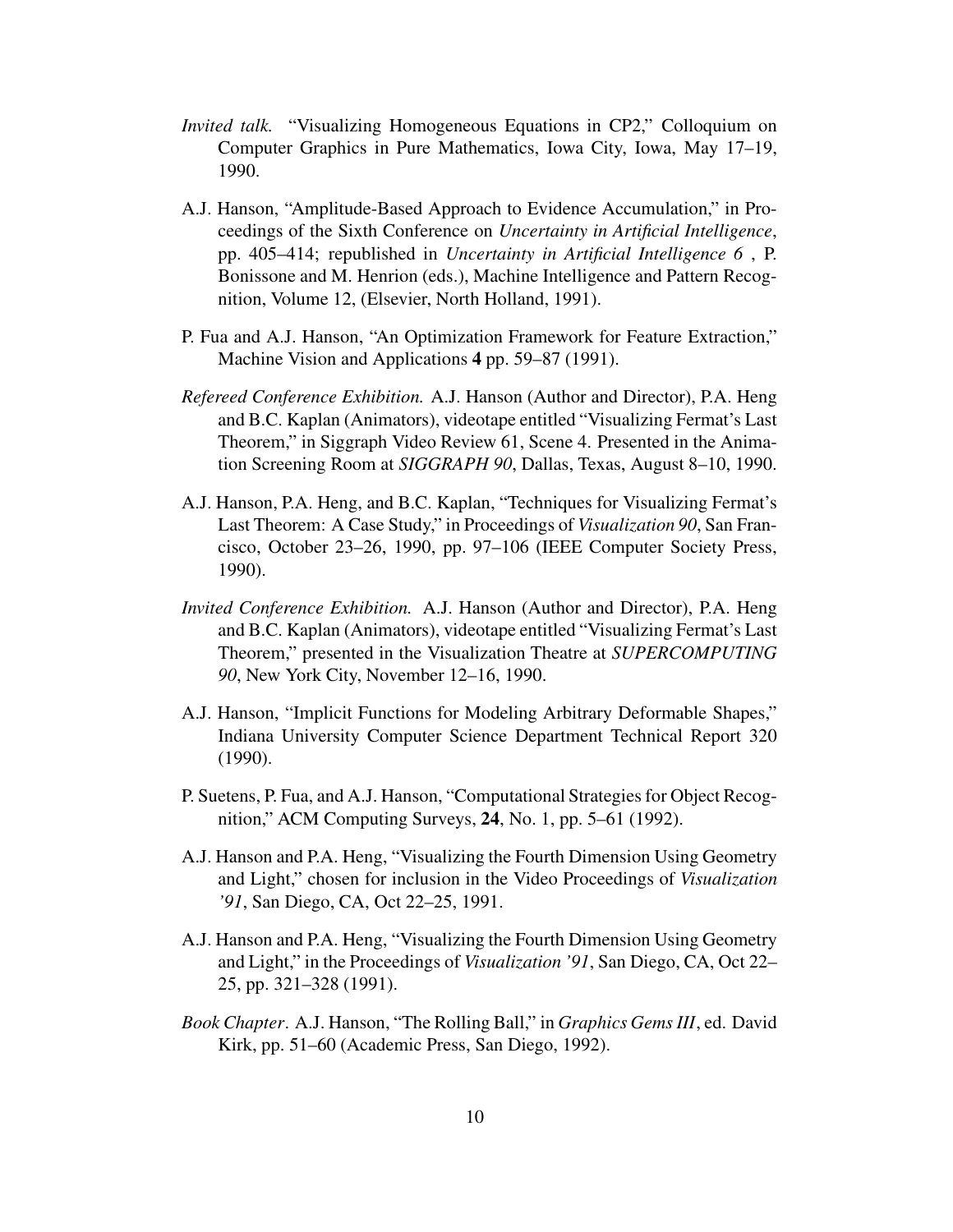- A.J. Hanson and P.A. Heng, " Illuminating the Fourth Dimension," Computer Graphics and Applications, 12, No. 4, pp. 54–62 (July, 1992).
- *Refereed Conference Exhibition.* A.J. Hanson (Author and Co-Director) and P.A. Heng (Co-Director), videotape entitled "FourSight," presented in the Animation Screening Room at *SIGGRAPH 92*, Chicago, Illinois, July 28– 31, 1992. Published in Siggraph Video Review 85, scene 11.
- *Refereed Conference Graphic Publication.* A.J. Hanson and P.A. Heng, "Fermat's Surfaces," 35mm slide images included in the conference Technical Slide Set Vol. 27, No. 1, of *SIGGRAPH 92*, Chicago, Illinois, July 28–31, 1992.
- *Invited plenary conference talk*. A.J. Hanson, "Seeing the Right Picture: Graphics and Visualization for High Energy Physics," invited plenary talk. In Proceedings of the International Conference on Computing in High Energy Physics (CHEP92), Annecy, France, 21–25 September 1992; Ed. Verkerk and Wojcik; pp. 90–95 (CERN 92-07, December 1992).
- "Visualizing Surfaces in 4D," invited talk at the Workshop on Visualization of Geometric Structures, held at the Mathematical Sciences Research Institute (MSRI), Berkeley, CA, 12–16 October 1992.
- A.J. Hanson and P.A. Heng, "Four-Dimensional Views of 3D Scalar Fields," in Proceedings of *Visualization '92*, Boston, MA, Oct 21–23, 1992, pp. 84–91 (IEEE Computer Society Press, Los Alamitos, CA, 1992).
- *Refereed Videotape.* A.J. Hanson (Director and Producer), videotape entitled "knot<sup>4</sup>," exhibited in Small Animation Theater of *SIGGRAPH 93*, Anaheim, CA, August 1–8, 1993. Published in Siggraph Video Review 93, Scene 1 (1993).
- *Book Chapter*. A.J. Hanson, "Geometry for N-dimensional Graphics," in *Graphics Gems IV*, ed. by Paul Heckbert, pp. 149–170 (AP Professional, Cambridge MA, 1994).
- A.J. Hanson and R.A. Cross, "Interactive Visualization Methods for Four Dimensions," in Proceedings of *Visualization '93*, San Jose, CA, Oct 25–29, 1993, pp. 196–203 (IEEE Computer Society Press, Los Alamitos, CA, 1993).
- *Refereed Conference Videotape.* A.J. Hanson and R.A. Cross, "Interactive Visualization Methods for Four Dimensions," in Video Proceedings of *Visualization '93*, San Jose, CA, Oct 25–29, 1993, (IEEE Computer Society Press, Los Alamitos, CA, 1993).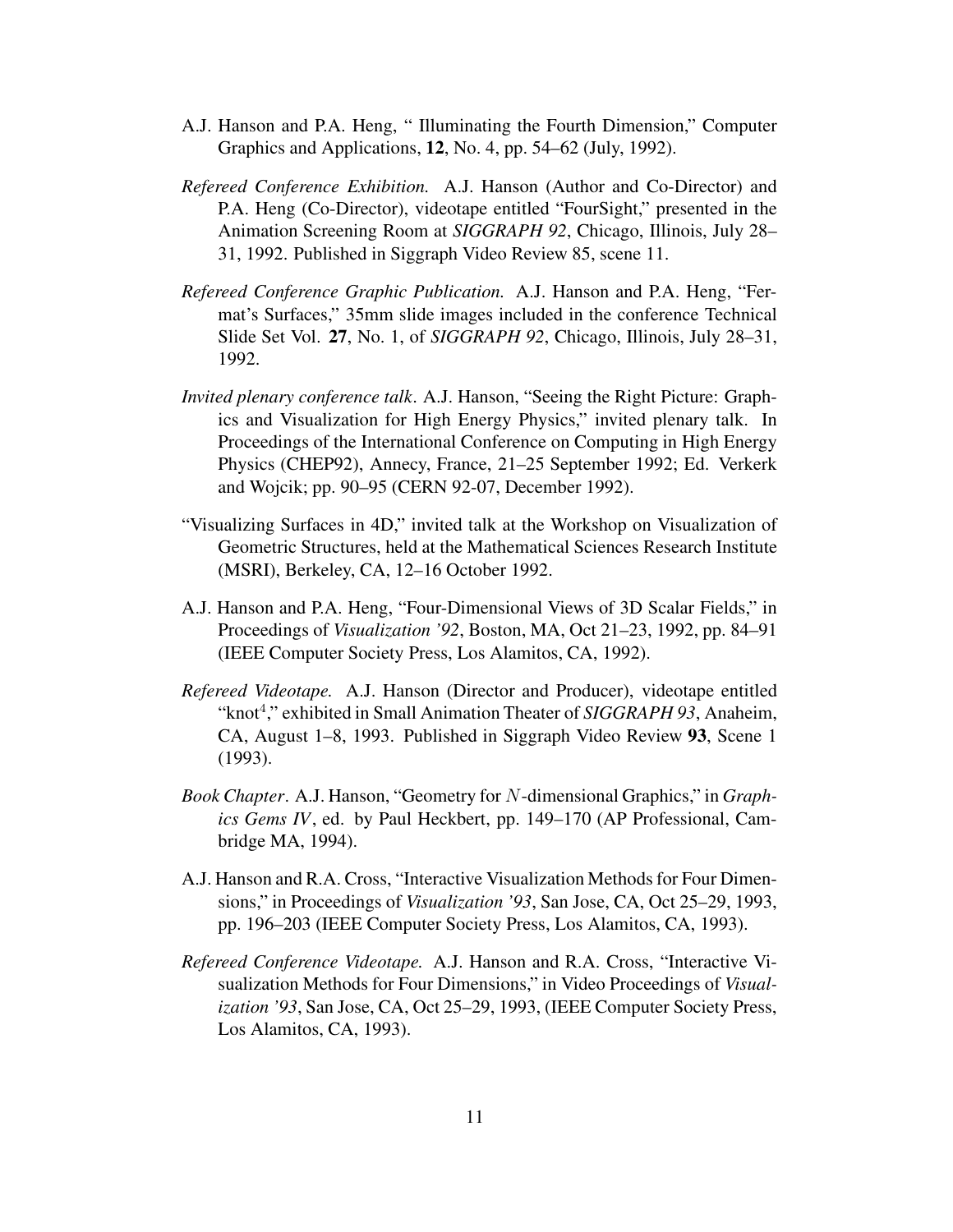- *Invited Videotape Exhibition.* A.J. Hanson (Director and Producer), videotape entitled "knot<sup>4</sup>," presented on Japanese television, fall, 1993.
- *Invited Videotape Exhibition.* A.J. Hanson (Director and Producer), videotape entitled "knot<sup>4</sup>," presented at The International Joint Mathematics Meeting Heidelberg, Germany, October 1-3, l993, a joint conference of the American and European mathematical societies.
- *Invited Videotape Exhibition.* A.J. Hanson (Director and Producer), videotape entitled "knot<sup>4</sup>," presented at Supercomputing '93 Conference, November 15–19, 1993, Portland, Oregon.
- A.J. Hanson, T. Munzner, and G. Francis, "Interactive Methods for Visualizable Geometry," *IEEE Computer* 27, No. 7, pp. 73–83 (IEEE Computer Society Press, Los Alamitos, CA, July, 1994). See http://www.geom.umn.edu/˜munzner/ieee94/ieee/ieee.html.
- H. Ma and A.J. Hanson, "MeshView," an interactive 4D geometry viewer software system. Available by anonymous ftp from geom.umn.edu. Version 1.0 designed and released in June 1994.
- R.A. Cross and A.J. Hanson, "Virtual Reality Performance for Virtual Geometry," in *IEEE Visualization '94*, Arlington, VA, Oct 19–21, 1994. pp. 156– 163 (IEEE Computer Society Press, Los Alamitos, CA, 1994).
- A.J. Hanson and H. Ma, "Visualizing Flow with Quaternion Frames," in *IEEE Visualization '94*, Arlington, VA, Oct 19–21, 1994. pp. 108–115 (IEEE Computer Society Press, Los Alamitos, CA, 1994).
- *Refereed Conference Videotape.* A.J. Hanson and H. Ma, "Visualizing Flow with Quaternion Frames," in Video Proceedings of *IEEE Visualization '94*, Arlington, VA, Oct 19–21, 1994. (IEEE Computer Society Press, Los Alamitos, CA, 1994).
- *Refereed Conference Videotape.* R.A. Cross and A.J. Hanson, "Virtual Reality Performance for Virtual Geometry," in Video Proceedings of *IEEE Visualization '94*, Arlington, VA, Oct 19–21, 1994. (IEEE Computer Society Press, Los Alamitos, CA, 1994).
- *Invited Conference Talk* A.J. Hanson, "Approaches to Simulating 4D Worlds," invited talk at AMS "Minneapolis Mathfest" Meeting, August 15–17 1994, Minneapolis, Minnesota, in session "Computer Graphics as a Research Tool in Geometry and Topology" organized by Dennis Roseman.
- Ji-Young Chang and A.J. Hanson, "Virtual Line Segment-Based Hough Transform," in Proceedings of 12th International Conference on Pattern Recognition, pp. 57–62, Vol. I, Jerusalem, Israel, October 9–13, 1994.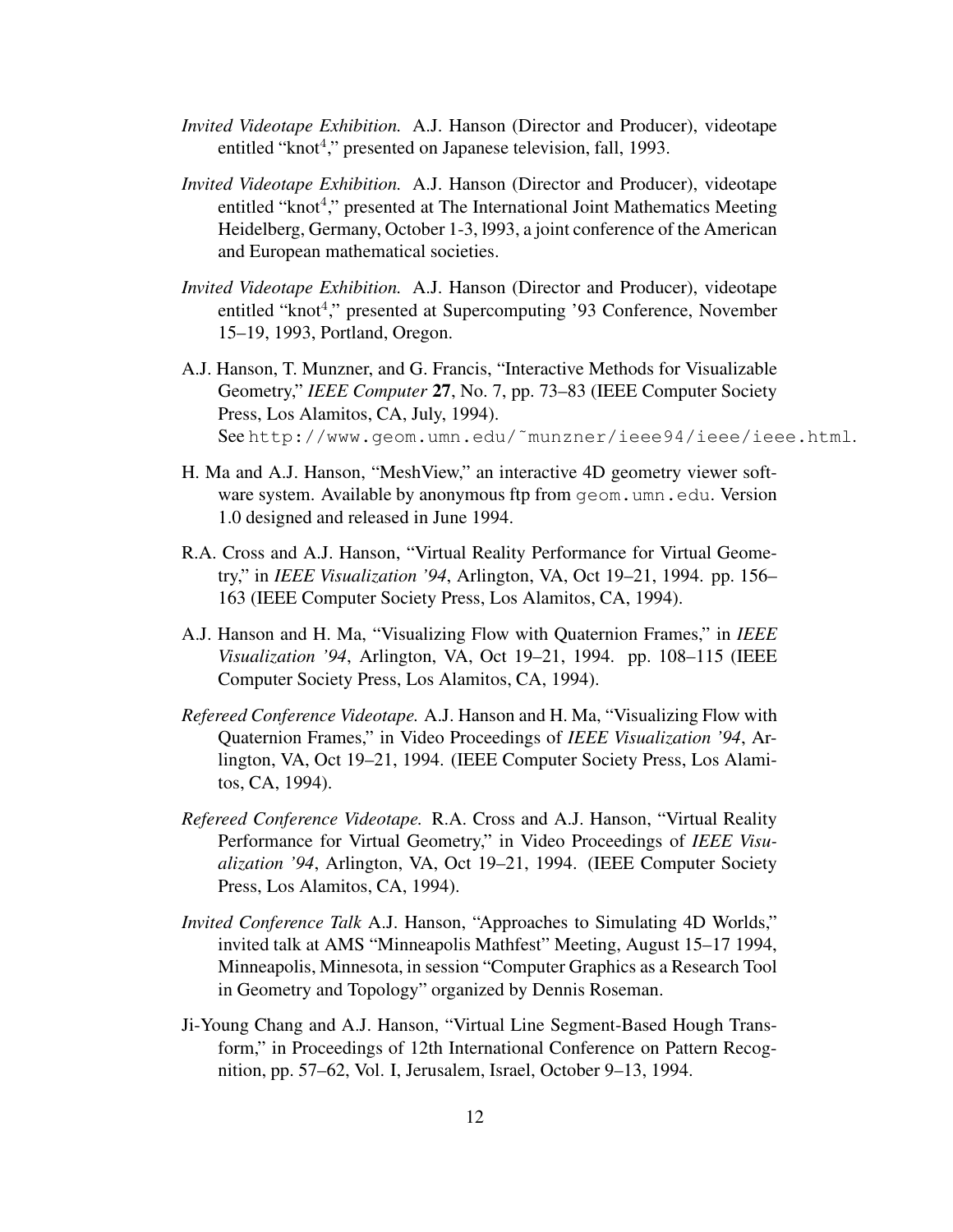- *Invited paper*. A.J. Hanson, "A Construction for Computer Visualization of Certain Complex Curves," in "Computers and Mathematics" column, ed. Keith Devlin, of *Notices of the American Mathematical Society*, 41, No. 9, pp. 1156– 1163 (American Math. Soc., Providence, November/December, 1994).
- *Book Chapter*. A.J. Hanson, "Rotations for N-dimensional Graphics," in *Graphics Gems V*, ed. by Alan Paeth, pp. 55–64 (AP Professional, Cambridge MA, 1995). Previously published as Indiana University Computer Science Department Technical Report 406.
- A.J. Hanson, "Quaternion Frenet Frames: Making Optimal Tubes and Ribbons from Curves." Indiana University Computer Science Department Technical Report 407 (June 1994).
- *Refereed Graphics Demonstration*R.A. Cross and A.J. Hanson, "Knotted Spheres in the Fourth Dimension," Virtual Reality Room (*VROOM* demonstration, Siggraph 94 *Visual Proceedings*, Computer Graphics, Annual Conference Series, 1994, ACM SIGGRAPH, p. 235 (1994).
- *Invited, Refereed Paper:* A.J. Hanson and H. Ma, "Quaternion Frame Approach to Streamline Visualization," in *IEEE Transactions on Visualization and Computer Graphics* 1, No. 2, pp. 164–174 (June, 1995).
- A.J. Hanson and H. Ma, "Parallel Transport Approach to Curve Framing," Indiana University Technical Report 425 (January, 1995).
- *Refereed Videotape.* A.J. Hanson (Director and Producer), videotape entitled "4Dice," (1:00 minute) presented in Computer Animation Festival, of *SIG-GRAPH 95*, Los Angeles, CA, August 6–11, 1995. In Siggraph Video Review 114, Scene 14 (1995).
- A.J. Hanson and H. Ma, "Space Walking," in Proceedings of *IEEE Visualization '95*, Atlanta, GA, Oct 19–21, 1995. pp. 126–133 (IEEE Computer Society Press, Los Alamitos, CA, 1995).
- *Conference Videotape:* H. Ma and A.J. Hanson, "Space Walking," animation in Video Proceedings of *IEEE Visualization '95*, Atlanta, GA, Oct 19–21, 1995. (IEEE Computer Society Press, Los Alamitos, CA, 1995).
- *Book Review*. Reviewed *Scientific Visualization: Advances and Challenges*, edited by L. Rosenblum; in *IEEE Computation Science and Engineering*, Winter issue, pp. 87–88 (1995).
- *Invited Conference Talk* A.J. Hanson, "Exploiting Quaternion Frames in Geometry," invited talk at *Software and Mathematical Visualization Workshop* 24–28 June 1996, Princeton University, Princeton, NJ.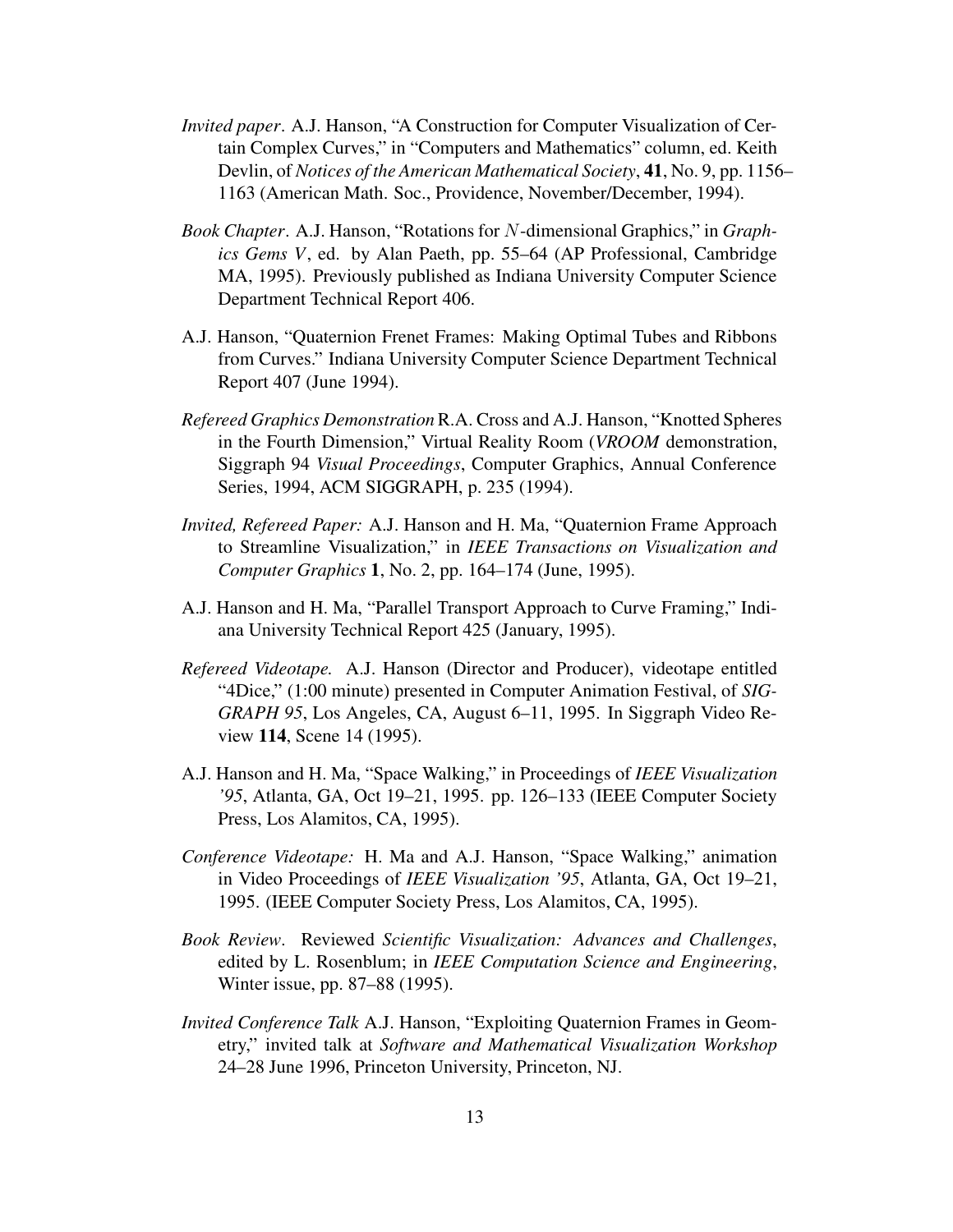- *Invited Panelist.* IEEE Visualization '96 Panelist: "Mathematical Visualization: Standing at the Crossroads." Voted "Best Panel of Conference."
- *Invited Conference Talk* A.J. Hanson, "Visualization of Manifolds in Four-Dimensions," at workshop entitled *Issues in the Computation of Bifurcations and Singularities in Dynamical Systems*, Octover 16–20, 1996, at the Geometry Center, Minneapolis, MN.
- A.J. Hanson and E. Wernert, "Constrained 3D Navigation with 2D Controllers," in Proceedings of *IEEE Visualization '97*, Phoenix, AZ, Oct 22–24, 1997. pp. 175–182 (IEEE Computer Society Press, 1997). Also available as IUCS Technical Report 479.
- A.J. Hanson and E.A. Wernert, "Constrained Navigation," computer animation in Video Proceedings of *IEEE Visualization '97*, Phoenix, AZ, Oct 22–24, 1997. (IEEE Computer Society Press, 1997).
- *Course given at Siggraph '98:* A.J. Hanson, "Computer Graphics beyond the Third Dimension."
- *Course given at IEEE Visualization '98:* H. Hagen, A.J. Hanson, and G. Scheuermann, "Clifford Algebra, Quaternions and their Applications in Visualization."
- A.J. Hanson, "Constrained Optimal Framings of Curves and Surfaces using Quaternion Gauss Maps," in Proceedings of IEEE Visualization '98, pp. 375–382, 1998.
- A.J. Hanson and E. Wernert, "Image-Based Rendering with Occlusions via Cubist Images." in Proceedings of IEEE Visualization '98, pp. 327–334, 1998.
- A.J. Hanson and E. Wernert, "Image-Based Rendering with Occlusions via Cubist Images," computer animation in Video Proceedings of IEEE Visualization '98, 1998.
- A.J. Hanson, "Quaternion Gauss Maps and Optimal Framings of Curves and Surfaces," Indiana University Computer Science Department Technical Report 518 (October, 1998).

*Course given at Siggraph '99:* A.J. Hanson, "Visualizing Quaternions."

A.J. Hanson, S. Hughes, and E. Wernert, "Constrained Navigation Environments," in *Scientific Visualization: Dagstuhl '97 Proceedings*, Hans Hagen, Gregory M. Nielson, and Frits Post editors; pp. 95–104 IEEE Computer Society Press, Los Alamitos, CA, 2000.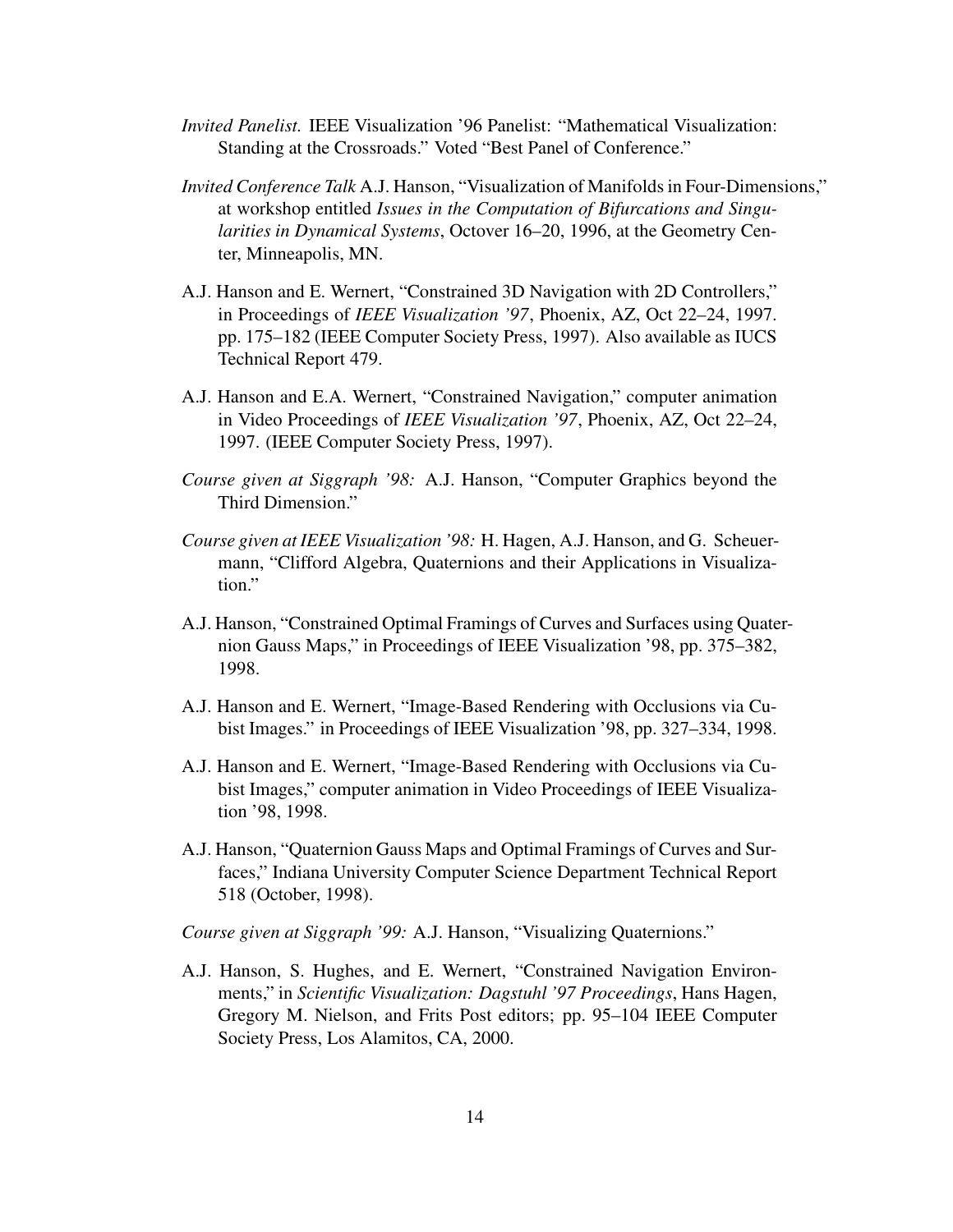- E.A. Wernert and A.J. Hanson, "A Framework for Assisted Exploration with Collaboration," in Proceedings of IEEE Visualization '99, pp. 241–248, 1999.
- E.A. Wernert and A.J. Hanson, "Tethering and reattachment in collaborative virtual environments," in Proceedings of Virtual Reality 2000, p. 292. IEEE Computer Society Press, 2000.
- Andrew J. Hanson, Chi-Wing Fu, and Eric A. Wernert, "Very Large Scale Visualization Methods for Astrophysical Data." in "Data Visualization 2000," Proceedings of the Joint EUROGRAPHICS and IEEE TCVG Symposium on Visualization, May 29-31, 2000, Amsterdam, the Netherlands, pp. 115– 124, Springer-Verlag, 2000.
- *Course presented at Siggraph 2000:* A.J. Hanson, "Visualizing Quaternions."
- *Animation presented at the Siggraph 2000 Electronic Theater:* Andrew J. Hanson and Philip C.W. Fu. Cosmic clock. Siggraph Video Review, vol. 134, scene 5, 2000. 3:35 minute refereed video animation: Observing the Universe using the finite speed of light to place measured objects in their correct temporal context.
- *Course presented at Siggraph 2001:* A.J. Hanson, "Visualizing Quaternions."
- *Course presented at Siggraph 2001:* A.J. Hanson and D. Weiskopf, "Visualizing Relativity."
- *Video presentations.* A.J. Hanson and C.W. Fu, "Solar Journey," 4:00 minute video animation representing a tour of the interstellar neighborhood of our Sun within the Milky Way.
- L. Herda, R. Urtasun, A. Hanson, and P. Fua. "Automatic Determination of Shoulder Joint Limits using Quaternion Field Boundaries." In *Proceedings of 5th International Conference on Automated Face and Gesture Recognition*, Washington, D.C., May 2002; pages 95–100, IEEE Computer Society, 2002.
- P.C. Frisch and A.J. Hanson, "The Solar Journey: Modeling Features of the Local Bubble and Galactic Environment of the Sun," Poster 11.04, 199th meeting of the American Astronomical Society (AAS), Washington DC, January 2002.
- *Invited talk, refereed paper:* Andrew J. Hanson, Chi-Wing Fu, and Eric A. Wernert, "Visualizing Cosmological Time," pp. 423–438, in *Data visualization: the State of the Art*, eds.: Post, Frits H.; Nielson, Gregory M.; Bonneau,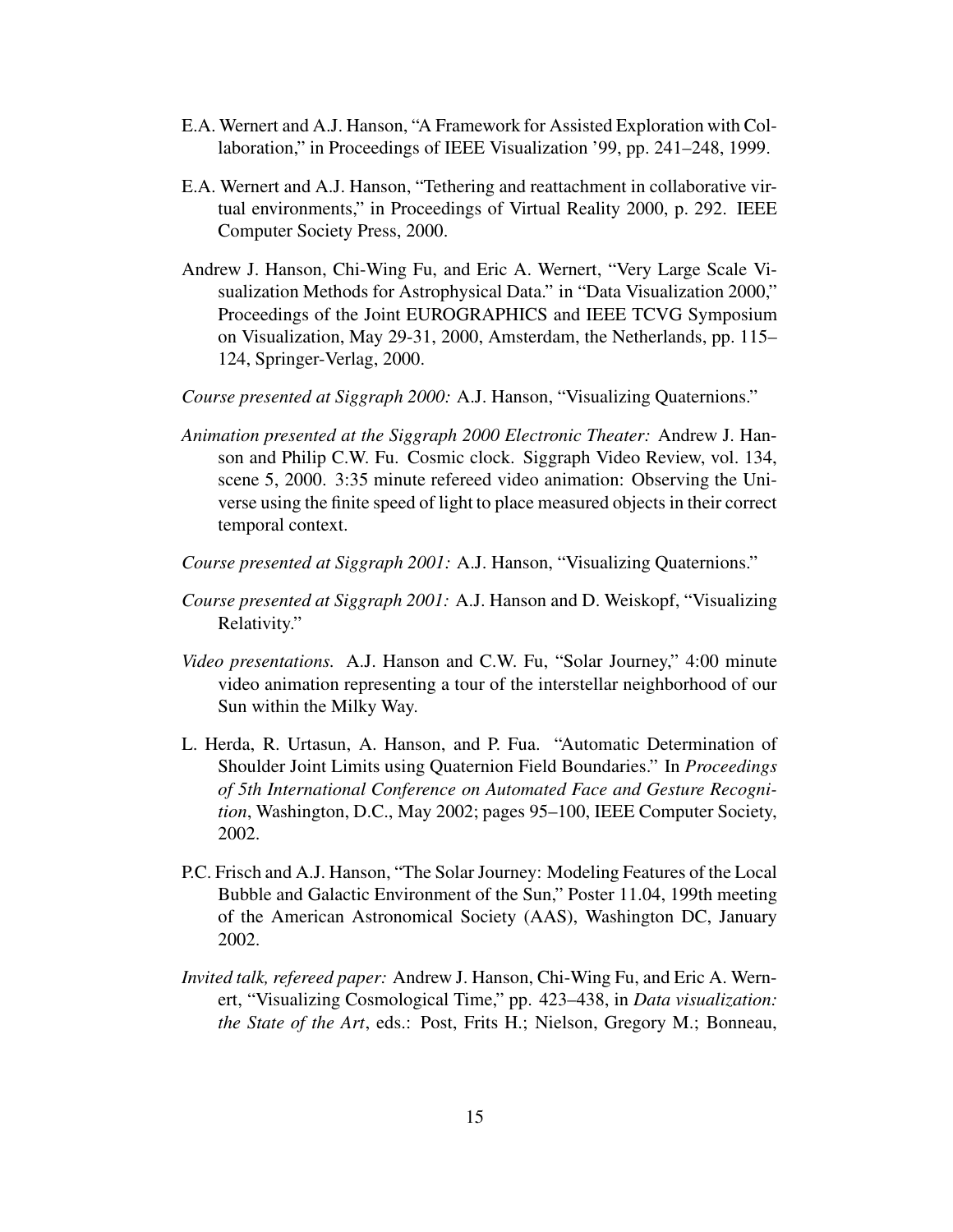Georges-Pierre. Boston, Kluwer Academic Publishers, 2003. (Kluwer international series in engineering and computer science : 713). ISBN 1- 4020-7259-7 *Proceedings of the Dagstuhl Scientific Visualization Seminar*, May 2000.

- *Graphics model provider:* Provided the Calabi-Yau graphics models used by the graphics production team for the NOVA "Elegant Universe" series in November, 2003, Show Two and Show Three. The same graphics were reused on the cover of the corresponding article in *Scientific American*, November 2003.
- L. Herda and R. Urtasun and A. Hanson and P. Fua, "Automatic Determination of Shoulder Joint Limits using Experimentally Determined Quaternion Field Boundaries," *International Journal on Robotics Research*. pp. 419–434, Volume 22, Issue 6, 1 June 2003.
- *Invited talk, refereed paper:* Andrew J. Hanson and Chi-Wing Fu, "Approaches to Interactive Visualization of Large-scale Dynamic Astrophysical Environments," in Gerald Farin, Bernd Hamann, and Hans Hagen (editors), *Proceedings of NSF/DoE Lake Tahoe Workshop on Hierarchical Approximation and Geometrical Methods for Scientific Visualization*, October 2000, Tahoe City, CA, pp. 119–142, Springer-Verlag, Berlin, 2003.
- Andrew J. Hanson, Chi-Wing Fu, and Priscilla C. Frisch, "Constraint-Based Astronometric Modeling Tools," in *Geometric Modeling for Scientific Visualization*, edited by Guido Brunnett, Bernd Hamann, and Heinrich Mueller. pp. 437–452, Springer-Verlag, 2003.
- *Invited presentation.* "Exploring the Visualization of Calabi-Yau Spaces," presented at Dagstuhl Seminar 03231: *Scientific Visualization: Extracting Information and Knowledge from Scientific Data Sets*; Schloss Dagstuhl, Wadern, Germany, 31 May - 6 June, 2003.
- Chi-Wing Fu, Tien-Tsin Wong, Wai-Shun Tong, Chi-Keung Tang, and Andrew J. Hanson, "Binary-Space-Partitioned images for Resolving Image-Based Visibility." IEEE Transactions on Visualization and Computer Graphics, vol 10, no 1, pp. 58–71, Jan–Feb 2004.
- *Book Chapter.* Andrew J. Hanson and Philip Chi-Wing Fu, "Applications of MDL to Selected Families of Models," in *Advances in Minimum Description Length: Theory and Applications*, Ch. 5, pp. 125–150. Edited by Peter D. Grünwald, In Jae Myung, and Mark A. Pitt. MIT Press, Cambridge, MA, 2005. ISBN 0-262-07262-9.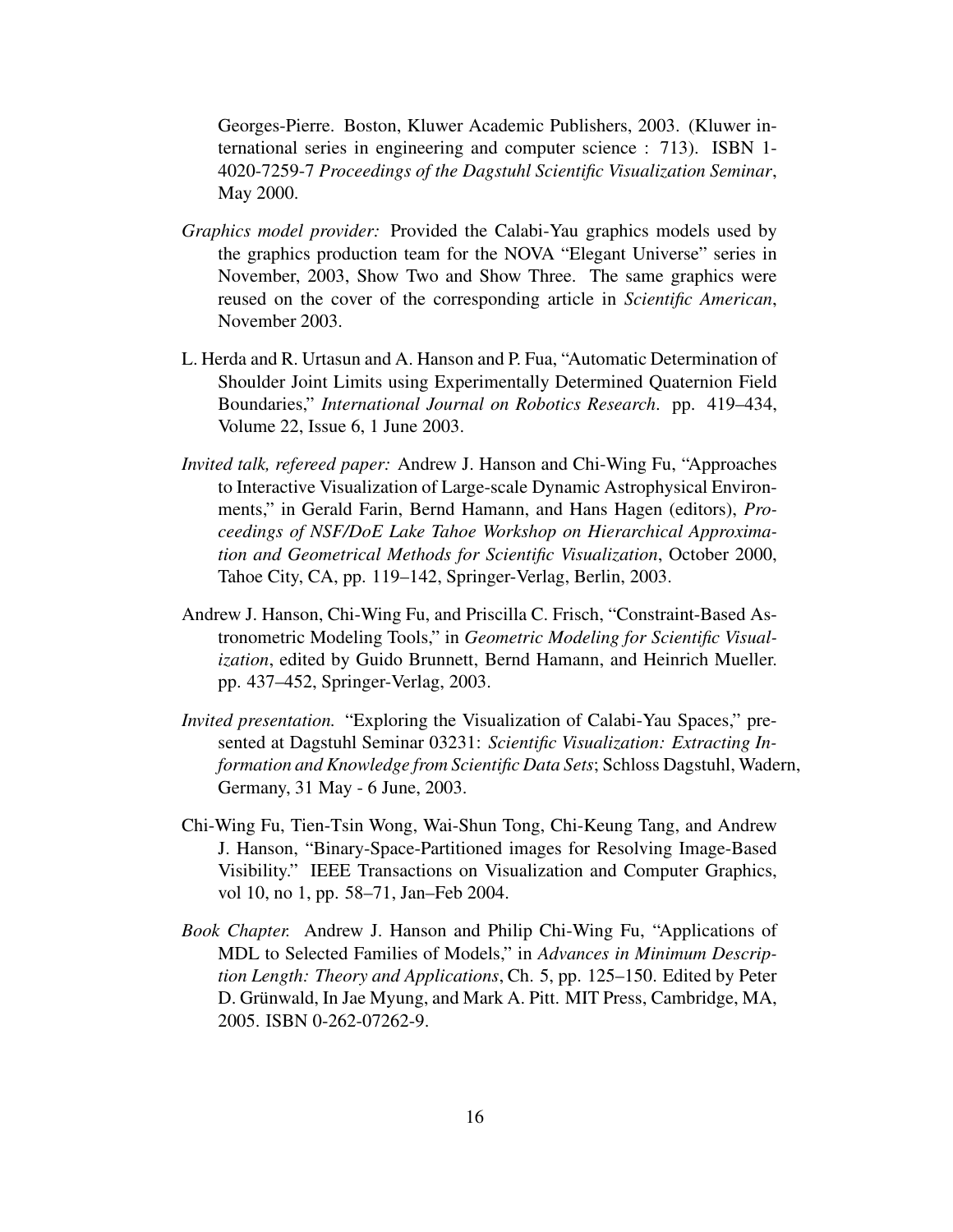*Invited talk.*

"Touching the Fourth Dimension." Invited speaker for the *Conference on 4- Dimensional Worlds*, Feb 25–26, 2005, sponsored by the Institute for Mathematical Behavioral Sciences, University of California at Irvine.

*Course presented at Siggraph 2005:* "Visualizing Quaternions."

- Andrew J. Hanson and Hui Zhang, "Multimodal Exploration of the Fourth Dimension," in Proceedings of IEEE Visualization 2005, pp. 263–270, IEEE Computer Society Press, 2005.
- *Animation accompanying Visualization 2005 paper:* "Touching the 4D Torus," in DVD Proceedings of IEEE Visualization 2005.
- Marcus Magnor, Kristian Hildebrand, Andrei Lintu, and Andrew J. Hanson, "Reflection Nebula Visualization." in Proceedings of IEEE Visualization 2005, pp. 255–262, IEEE Computer Society Press, 2005.
- *Winner of* \$*1000 cash Honorable Mention prize in 2005 SensAble 3D Touch Developer Challenge.*

Hui Zhang, Sidharth Thakur, and Andrew J. Hanson. *KnotExplore*, a system for sketching, manipulating, and exploring topological knots and links embedded in 3D. (The 2005 SensAble Technologies corporation 3D Touch Developer Challenge haptic interface competition resulted in prizes awarded to 1st, 2nd, 3rd, and five Honorable Mention contestants).

- *Video Production.* A.J. Hanson, director, "Solar Journey," 20:00 minute computer animation designed for classroom and planetarium pedagogical use. A tour of the interstellar neighborhood of our Sun within the Milky Way, a fly-in to the Black Hole at the center of the galaxy, and a tour of Andromeda and the Large Magellanic Cloud. Finley-Holiday Films, 2006.
- *Book* Andrew J. Hanson, *Visualizing Quaternions*, Morgan-Kaufmann/Elsevier, 2006. (ISBN 10: 0-12-088400-3)
- Andrew J. Hanson and Ji-Ping Sha, "A Contour Integral Representation for the Dual Five-Point Function and a Symmetry of the Genus Four Surface in R<sup>6</sup> ," Journal of Physics A: Mathematics and General, 39, pp. 2509–2537, 2006.
- Andrew J. Hanson, Priscilla C. Frisch, Chi-Wing Fu, and Yinggang Li, "Galactic Center Fly-In." Refereed presentation and exhibition of 4-minute animation centered on the black hole at the galactic center. Presentation 160.05 at the 207th meeting of the American Astronomical Society, 8-12 January 2006, Washington, DC. One of 9 selections chosen by the referees from 46 submitted animations.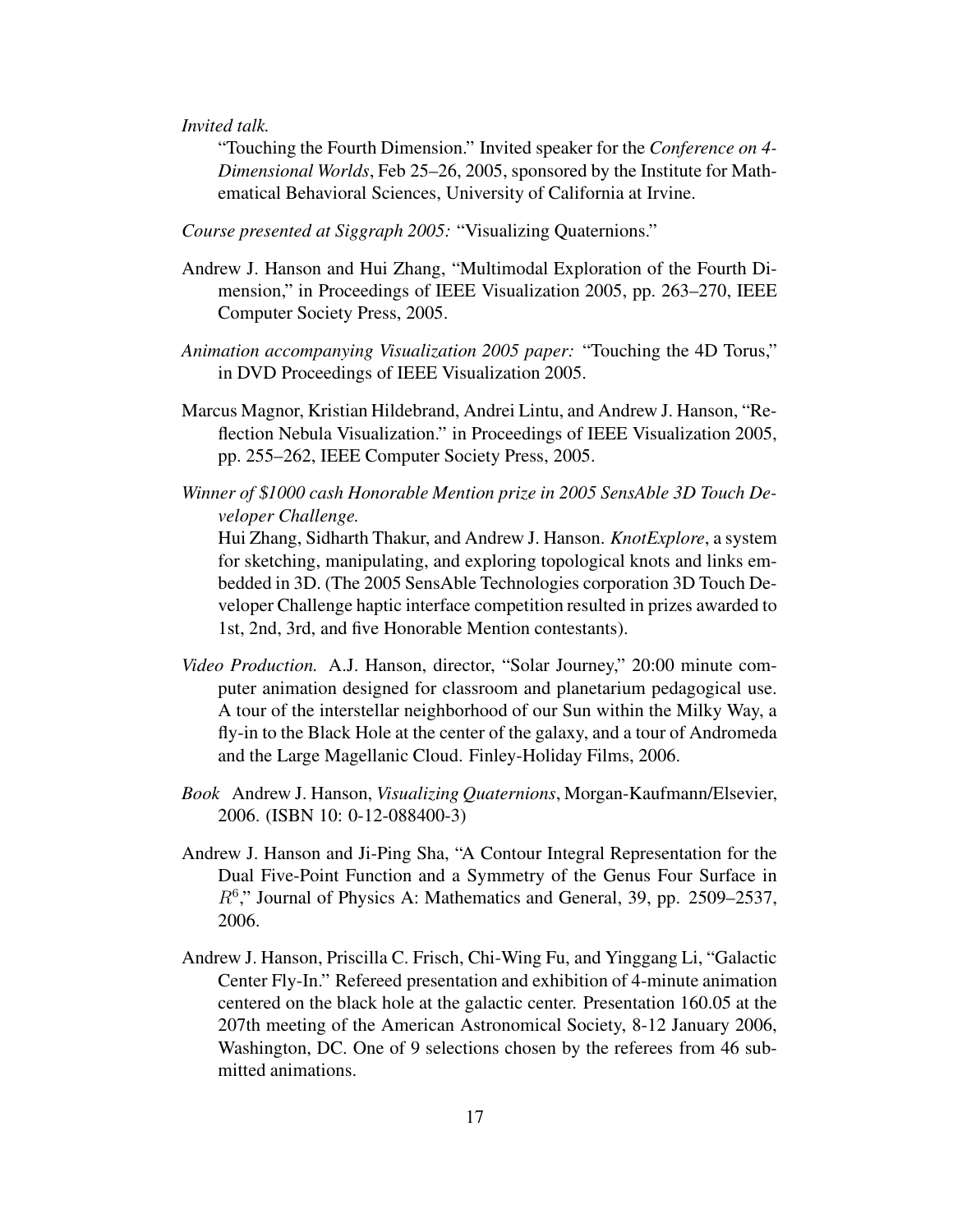- Chi-Wing Fu, Andrew J. Hanson, and Eric A. Wernert, "Navigation Techniques for Large-Scale Astronomical Exploration." In Proceedings of *Visualization and Data Analysis 2006* (VDA 2006), January 15–19, 2006, San Jose Convention Center. SPIE vol. 6060, pages 6060:0K-1–6060:0K-10, 2006.
- Yinggang Li, Chi-Wing Fu, and Andrew J. Hanson, "Scalable WIM: Effective Exploration in Large-scale Astrophysical Environments," IEEE Transactions on Visualization and Computer Graphics (TVCG) (Proceedings of IEEE Visualization 2006), pages 1005-1011, vol. 12, no. 5, Sep.-Oct. 2006.
- Hui Zhang and Andrew J. Hanson, "Physically Interacting with Four Dimensions," Advances in Visual Computing, Proceedings of ISVC 2006, Lake Tahoe, NV, Nov 6–8. pages 232–242, 2006 (Springer).
- S. Thakur, A.J. Hanson, and G.P. Bingham, "Active visualization methods enable perception of structure from motion in higher dimensional spaces: Comparing active and passive perception of the rigidity of 3D and 4D objects," *Journal of Vision*, Vol. 6, No. 4, p. 864a, 2006. URL: http: //journalofvision.org/6/6/864/.
- Chi-Wing Fu and Andrew J. Hanson, "A Transparently Scalable Visualization Architecture for Exploring the Universe." IEEE Transactions on Visualization and Computer Graphics, Vol. 13, No. 1, January/February 2007, pp.108-121.
- *Course presented at Siggraph 2007:* "Visualizing Quaternions."
- Hongwei Li, Chi-Wing Fu, Yinggang Li, and Andrew J. Hanson, "Visualizing Large-Scale Uncertainty in Astrophysical Data," IEEE Transactions on Visualization and Computer Graphics (TVCG) (Proceedings of IEEE Visualization 2007), pages 1640–1647, vol. 13, no. 6, Nov./Dec. 2007.
- Hui Zhang and Andrew J. Hanson, "Shadow-Driven 4D Haptic Visualization," IEEE Transactions on Visualization and Computer Graphics (TVCG) (Proceedings of IEEE Visualization 2007), pages 1688–1695, vol. 13, no. 6, Nov./Dec. 2007.
- Hui Zhang, Sidharth Thakur, and Andrew J. Hanson, "Haptic Exploration of Mathematical Knots." Advances in Visual Computing, Proceedings of ISVC 2007, Lake Tahoe, NV, Nov 26-28. pages 745–756, 2007 (Springer).
- Sidharth Thakur and Andrew J. Hanson, "A Framework for Exploring High-Dimensional Geometry." Advances in Visual Computing, Proceedings of ISVC 2007, Lake Tahoe, NV, Nov 26-28, pages 804–815, 2007 (Springer).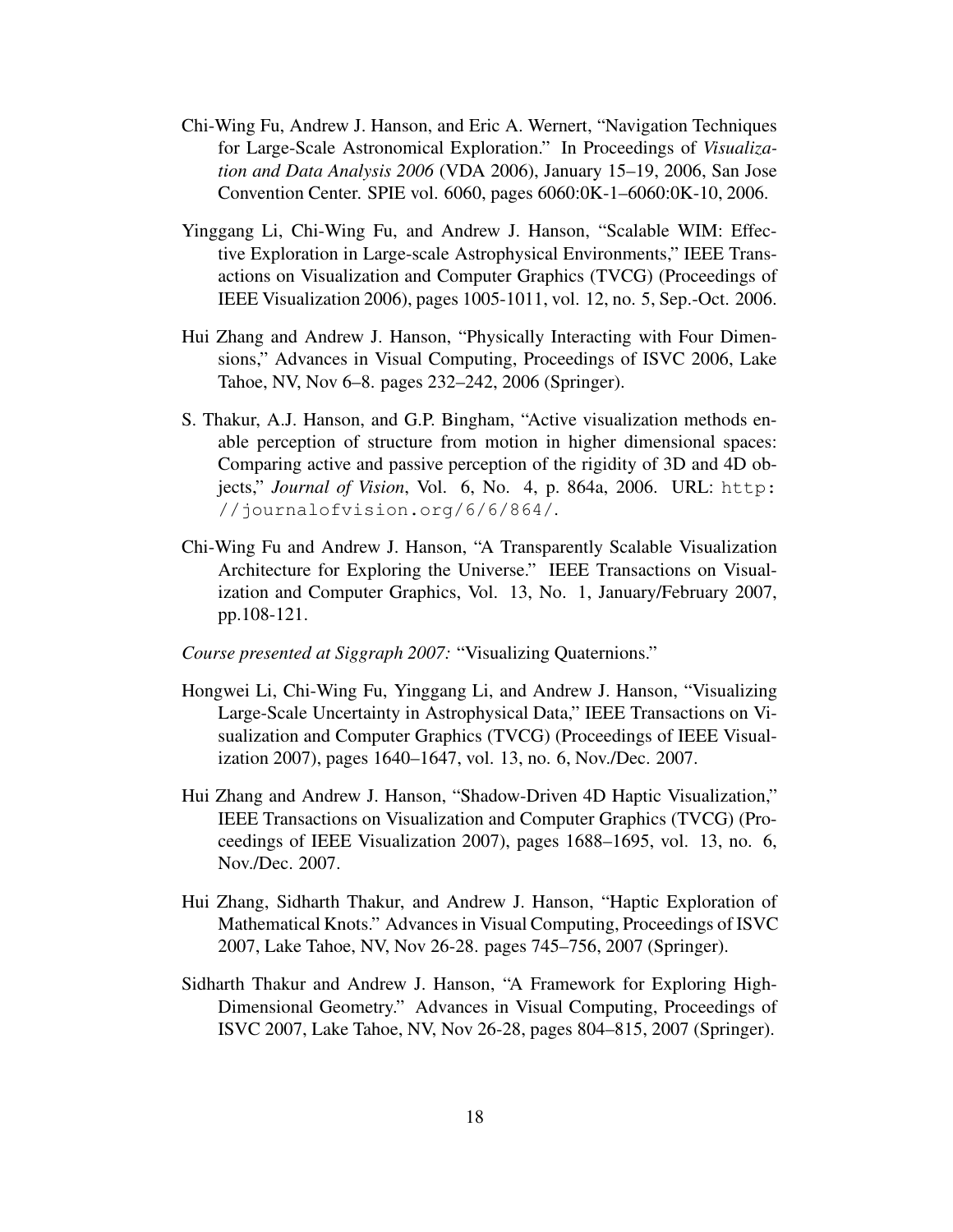#### *Film Production.*

"The PolarGrid Project: Understanding Global climate change," a 6.5 minute film created for the National Science Foundation at the request of NSF Program Director Rita Rodriguez. I conceived the design, wrote the script, participated in the production and editing of the film with Dave Rust's team in the IU office of marketing and communications, and narrated the initial version that was widely distributed by IU and NSF. A final version replaced my narration, using the same script, by the voice of a professional actress from New York City. Final release: June, 2008. See http://www.iuinfo. indiana.edu/bem/productions/polargrid/PolarGrid\_Video. html

- Hongwei Li, Chi-Wing Fu, and Andrew J. Hanson, "Visualizing Multiwavelength Astrophysical Data," IEEE Transactions on Visualization and Computer Graphics (TVCG) (Proceedings of IEEE Visualization 2008), pages 1555-1562, vol. 14, no. 6, Nov./Dec. 2008.
- Andrew J. Hanson and Ji-Ping Sha, "A Tessellation for Fermat Surfaces in CP3." ( http://arxiv.org/abs/0804.3218), Journal of Symbolic Computation, 15 pages, September 2008. Journal DOI link: http://dx.doi.org/10.1016/ j.jsc.2008.09.002. Formal publication information: Volume 44, Issue 6, June 2009, Pages 591-605
- *Invited talk*: Andrew J. Hanson, "Experiencing the Fourth Dimension," abstract # 1047-00-116, p. 61, 1047th Meeting of the American Mathematical Society, UIUC, Urbana, Illinois, March 27-29, 2009.
- *Invited talk*: Andrew J. Hanson, "The Challenge of Distinguishing Complexity from Art," 2009 Gordon Research conference on Visualization in Science and Education, Oxford, UK, July 26-31 2009.
- Alan Chu, Chi-Wing Fu, Andrew J. Hanson, and Pheng-Ann Heng, "GL4D: A GPU-based Architecture for Interactive 4D Visualization," IEEE Transactions on Visualization and Computer Graphics (TVCG) (Proceedings of IEEE Visualization 2009), pages 1587–1594, vol. 15, no. 6, Nov./Dec. 2009.
- Andrew J. Hanson and Ji-Ping Sha, "Exploring Visualization Methods for Complex Variables," in *Scientific Visualization, Advanced Concepts*, ed. Hans Hagen. vol. 1, pp. 90–109 (2010).
- Sidharth Thakur and Andrew J. Hanson, "A 3D Visualization of Multiple Time Series on Maps," in Proceedings of 14th International Conference on Information Visualisation (IV10), 27-29 July 2010, London South Bank University (LSBU), London, UK, pages 336–343. (2010)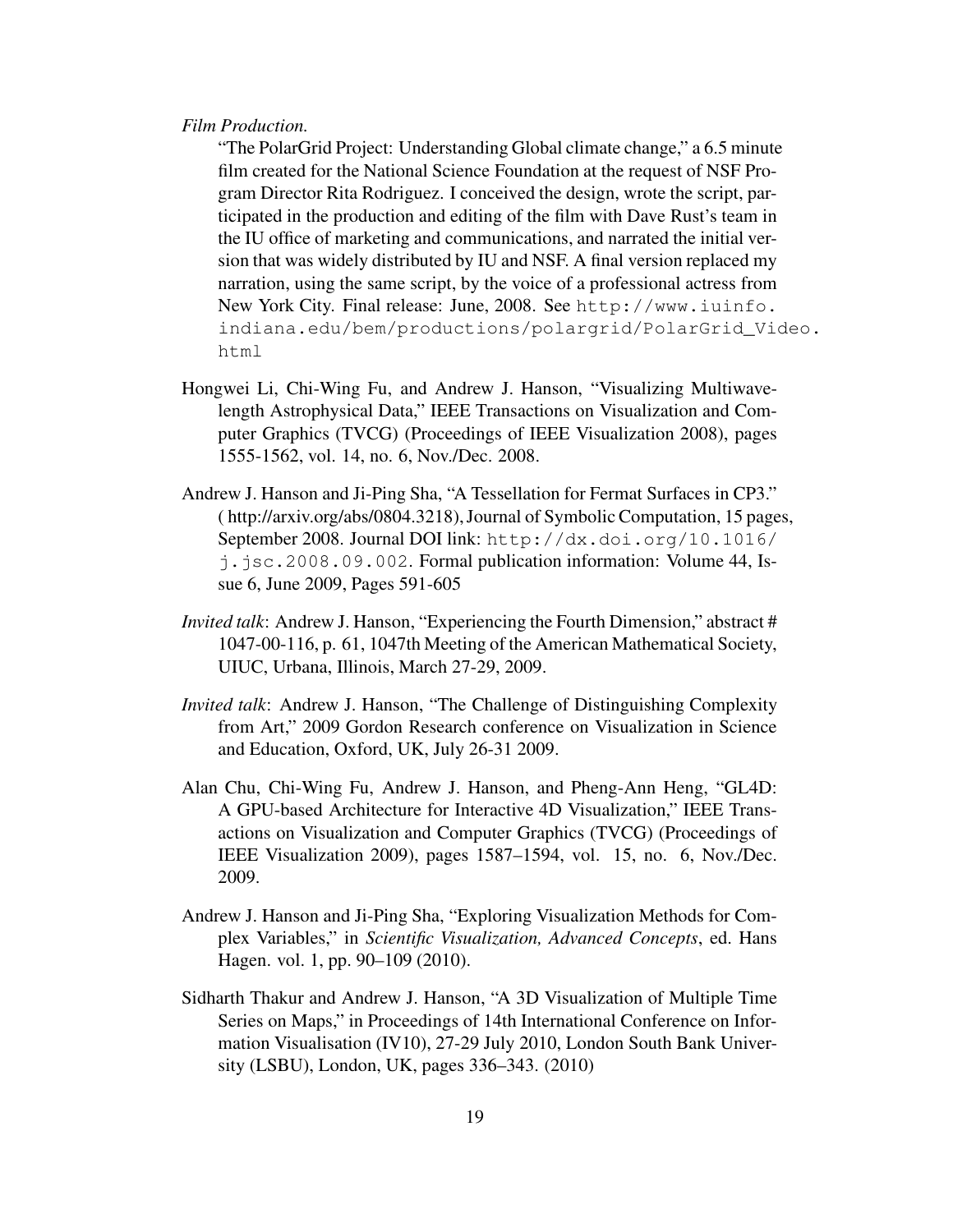- *Session Chair* "Information Visualisation: Application II"; 14th International Conference on Information Visualisation (IV10), 27-29 July 2010, London South Bank University (LSBU), London, UK.
- *Invited talk*: Andrew J. Hanson, "Fermat's Last Theorem as a Visual Link from Superquadrics to String Theory," CalTech Computer Science, 9 Feb 2010.
- *Invited talk*: Andrew J. Hanson, "Fermat's Last Theorem as a Visual Link from Superquadrics to String Theory," CalTech Math Department Geometry Seminar, 9 April 2010.
- *Invited talk*: Andrew J. Hanson, "The path from Super-Quadrics to Calabi-Yau Spaces via Fermat's Last Theorem," DAMTP Cambridge, UK, 29 November 2010.
- H. Zhang, J. Weng, and Andrew J. Hanson, "A Pseudo-haptic Knot Diagram Interface," Proc. SPIE 7868, Visualization and Data Analysis 2011 (Jan. 24, 2011, San Francisco, CA)
- *Invited talk*: Andrew J. Hanson, "Visualizing the Path from Fermat's Last Theorem to Calabi-Yau Spaces," Indiana University, School of Informatics and Computing season opener colloquium, 2 September 2011. Posted on YouTube as http://www.youtube.com/watch?v=Yz6gltKeoM8
- Xiaoqi Yan, Chi-Wing Fu, and Andrew J. Hanson, "Multitouching the Fourth Dimension," IEEE Computer, Volume 45, Number 9, pp. 80–88 (September, 2012). DOI Bookmark: http://doi.ieeecomputersociety.org/10.1109/MC.2012.77 (Journal version: http://www.computer.org/csdl/mags/co/2012/09/mco2012090080 abs.html)
- Andrew J. Hanson and Sidharth Thakur, "Quaternion Maps of Global Protein Structure," Journal of Molecular Graphics and Modelling, Volume 38, September 2012, Pages 256-278, ISSN 1093-3263, http://dx.doi.org/10.1016/j.jmgm.2012.06.004 (Alternate: http://www.sciencedirect.com/science/article/pii/S1093326312000757)
- *Course presented at Siggraph Asia, 2012:* "Quaternion Applications." These lectures were presented at Siggraph Asia 2012, 29 November in Singapore. New application topics included optimal, smoothly controllable tubing and tube texturing, quaternion protein maps, and how dual quaternions solve the century-old conundrum of how a quaternion acts on a vector.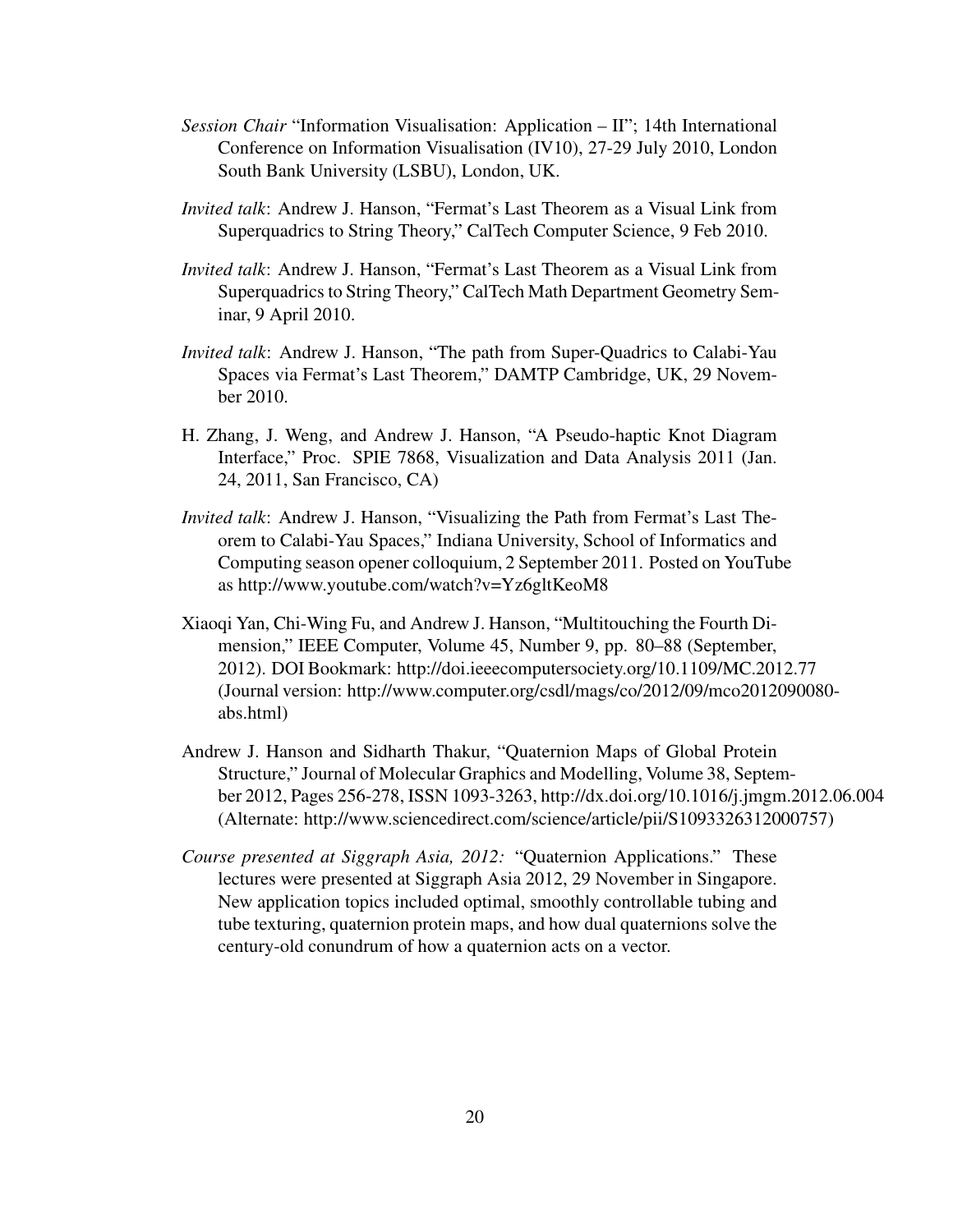- Patricia L. Foster, Andrew J. Hanson, Heewook Lee, Ellen Popodi, and Haixu Tang. "On the Mutational Topology of the Bacterial Genome," G3: Genes, Genomes, Genetics, Volume 3, no. 3, pp. 399–407 (March 2013). Pub Med link: http://www.ncbi.nlm.nih.gov/pubmed/23450823, DOI link: http://dx.doi.org/10.1534/g3.112.005355, Journal URL: http://www. g3journal.org/content/3/3/399.abstract.html?etoc.
- Andrew J. Hanson, Gerardo Ortiz, Amr Sabry, and Yu-Tsung Tai. "Geometry of Discrete Quantum Computing," J. Phys. A: Math. Theor. 46, no. 18, pp. 185301 (22 pages), 2013. (doi:10.1088/1751-8113/46/18/185301).
- *Invited Talk.* Andrew J. Hanson, "Multitouching the Fourth Dimension," ASIC 2013 (24–30 July 2013, Cortina d'Ampezzo, Italy).
- Weiming Wang, Xiaoqi Yan, Chi-Wing Fu, Andrew J. Hanson, and Pheng-Ann Heng. "Interactive Exploration of 4D Geometry with Volumetric Halos." In Proceedings of Pacific Graphics 2013 (Singapore, October 7–9, 2013). DOI: 10.2312/PE.PG.PG2013short.001-006.
- Andrew J. Hanson, Gerardo Ortiz, Amr Sabry, and Yu-Tsung Tai. "Discrete Quantum Theories," J. Phys. A: Math. Theor. 47 (2014) 115305 (20pp) (March, 2014). http://stacks.iop.org/1751-8121/47/115305. http: //dx.doi.org/10.1088/1751-8113/47/11/115305.
- *Invited Talk.* Andrew J. Hanson (with Jonathan Tullis and Rob Goldstone), "The Bugcatcher," 25 June, 2014. ASIC 2014 (23–27 June 2014, Moab, Utah).
- Andrew J. Hanson, "Putting Science First: Distinguishing Visualizations from Pretty Pictures," in *Visualization Viewpoints* column, Theresa-Marie Rhyne, editor. IEEE Computer Graphics and Applications, Vol 34, No. 4, pages 63–69, July/August 2014.
- *Invited Talk.* Andrew J. Hanson (with Gerardo Ortiz, Amr Sabry, and Yu-Tsung Tai) "Discrete Quantum Computing," 25 July, 2014. Quantum Computing Group, Computer Science, Oxford University, Oxford, UK.
- Jonathan G. Tullis, Robert L. Goldstone & Andrew J. Hanson (2015): "Scheduling Scaffolding: The Extent and Arrangement of Assistance During Training Impacts Test Performance," Journal of Motor Behavior, Vol 47, No 5, pages 442–452. DOI: 10.1080/00222895.2015.1008686
- Sarita Mallik, Ellen M. Popodi, Andrew J. Hanson, and Patricia L. Foster, "Interactions and localization of Escherichia coli error-prone DNA polymerase IV after DNA damage." J. Bacteriol., vol 197 , no 17, 2792–2809 (June, 2015).